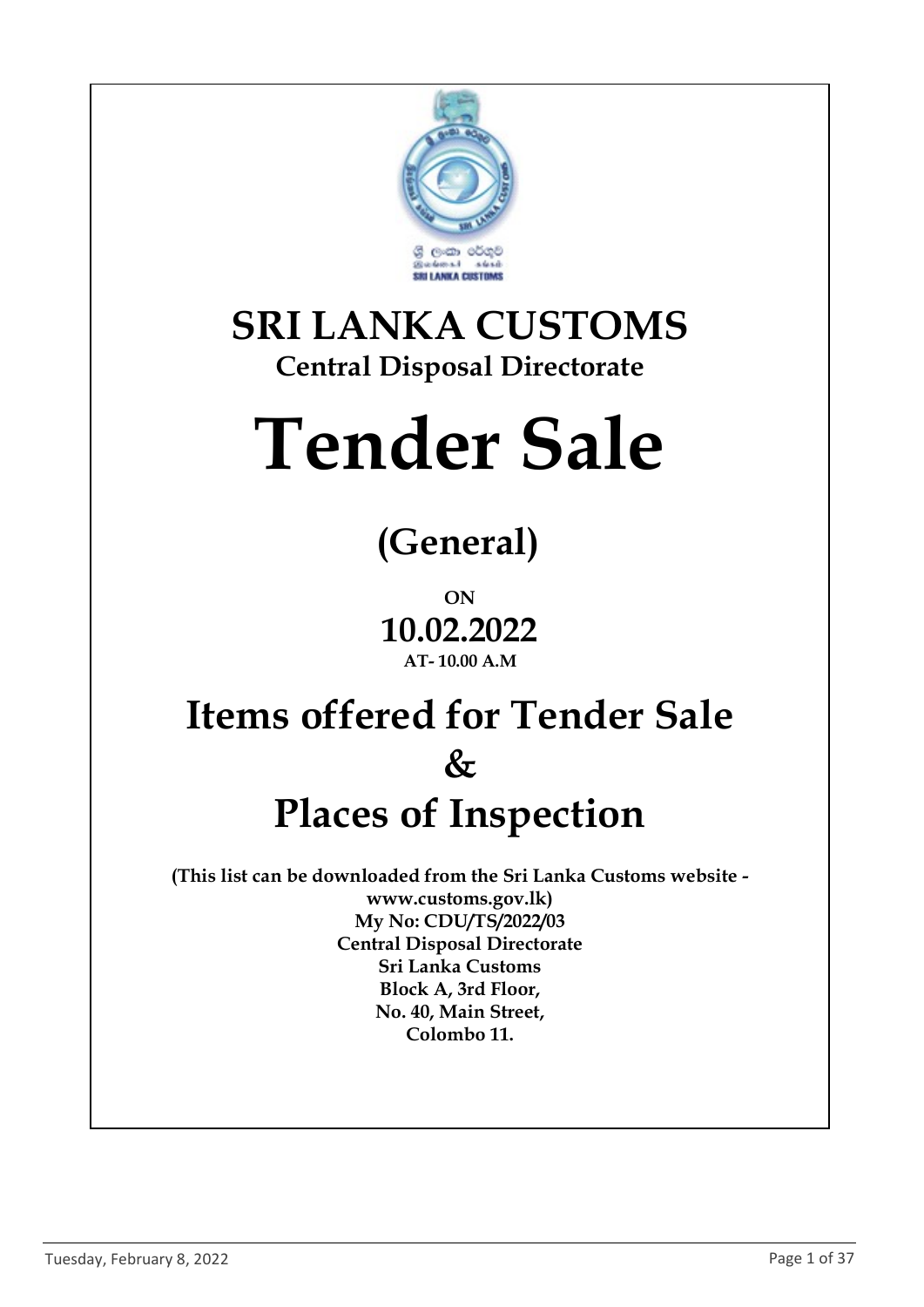| <b>INSPECTION DATES &amp; TIMES:</b>                      | immediately after closing the Tender Box.<br>B. Dates: $7^{th}$ , $8^{th}$ & $9^{th}$ of February, 2022 Time: Between 10.00 a.m. to 3.30 p.m. or described in tender list |                      | A. All Bids should be dropped in the Tender Box placed at the Central Disposal Unit, Third Floor, Customs<br>House; Main Street, Colombo 11, not later than 10.00 a.m. on 10.02.2022 Tender box shall be opened |
|-----------------------------------------------------------|---------------------------------------------------------------------------------------------------------------------------------------------------------------------------|----------------------|-----------------------------------------------------------------------------------------------------------------------------------------------------------------------------------------------------------------|
|                                                           |                                                                                                                                                                           |                      | C. Tenderer who wish to bid to the items are required to make a refundable deposit on the following manner                                                                                                      |
| (One refundable deposit has to be used for one item only) |                                                                                                                                                                           |                      |                                                                                                                                                                                                                 |
| <b>GROUP</b>                                              | <b>REFUNDABLE DEPOSITS</b>                                                                                                                                                | <b>VALUE OF BIDS</b> |                                                                                                                                                                                                                 |
| A                                                         | <b>Rs. 5000</b>                                                                                                                                                           | Up to                | <b>Rs 25,000</b>                                                                                                                                                                                                |
| B                                                         | Rs.10,000                                                                                                                                                                 | Up to                | <b>Rs 50,000</b>                                                                                                                                                                                                |
| C                                                         | Rs. 25,000                                                                                                                                                                | Up to                | Rs 200,000                                                                                                                                                                                                      |
| D                                                         | Rs. 50,000                                                                                                                                                                | Up to                | <b>Rs 500,000</b>                                                                                                                                                                                               |
| E                                                         | Rs. 100,000                                                                                                                                                               | Up to                | Rs. 1,000,000                                                                                                                                                                                                   |
| F                                                         | Rs. 200,000                                                                                                                                                               | Up to                | Rs. 5,000,000                                                                                                                                                                                                   |
| G                                                         | Rs. 400,000                                                                                                                                                               | Up to                | Rs. 10,000,000                                                                                                                                                                                                  |
| н                                                         | Rs. 500,000                                                                                                                                                               | Up to                | Rs. 15,000,000                                                                                                                                                                                                  |
|                                                           | Rs. 1,000,000                                                                                                                                                             | More than            | Rs. 15,000,000                                                                                                                                                                                                  |

GENERAL CONDITIONS

D. Tender lists, General conditions and further details could be obtained from the office of the Deputy Director of Customs, Central Disposal Unit of the Sri Lanka Customs, situated at the Third Floor of Customs House, No. 40, Main Street, Colombo 11, on payment of Rs. 25/=:  $7^{th}$ ,  $8^{th}$  &  $9^{th}$  of February, 2022. Time: Between 10.00 a.m. to 3.30 p.m. Bids for each item should be submitted in original tender forms signed by SC (CDD) or any person Authorized by him. These forms could be obtained between 10.00 a.m. to 3.30 p.m.:  $7<sup>th</sup>$ ,  $8<sup>th</sup>$  &  $9<sup>th</sup>$  of February, 2022 Time: Between 10.00 a.m. to 3.30 p.m. on payment of a nonrefundable deposits as follows,

| <b>CATEGORY</b> | <b>VALUE OF BIDS</b>   | <b>NON REFUNDABLE DEPOSITS</b> |  |
|-----------------|------------------------|--------------------------------|--|
|                 | Up to Rs. 2 Million    | <b>Rs. 300</b>                 |  |
| $\overline{2}$  | Up to Rs. 10 Million   | Rs. 1,000                      |  |
|                 | Up to Rs. 50 Million   | Rs. 3,500                      |  |
| 4               | Up to Rs. 100 Million  | Rs. 12,500                     |  |
| 5               | Up to Rs. 200 Million  | Rs. 20,000                     |  |
| 6               | Up to Rs. 500 Million  | Rs. 35,000                     |  |
|                 | Up to Rs. 1000 Million | Rs. 60,000                     |  |
| 8               | Above Rs. 1000 Million | Rs. 100,000                    |  |

- E. The bidder should manually sign each and every Bid Form and shall provide all particulars required therein
- F. (i) The price quoted must be written clearly and legibly *in words and figures*.<br>(ii) Any alterations and amendments should be authenticated by the tenderer as otherwise the offer is liable to be rejected. The successful tenderer has to pay value added tax and PAL as shown in the Tender Sale List additionally with the price on which the Bid Awarded.
- G. The successful Bidder is required to make full payment within 04 working days from the tender date. All goods shall be cleared within 07 days. In case the purchaser fails to do adhere to the above conditions will result the award of each item being invalidated and the refundable deposit being forfeited
- H. The Director General of Customs reserves the right to withdraw any item put up for sale at any time. The decision of the Tender Board shall be final on any matter related to the Tender Sale.
- I. The bidder must satisfy himself to the condition of the goods and the quantities thereof, and the Director General of Customs does not warrant the quality, quantity or condition of the said goods or the title to the goods. The purchaser shall not be entitled to any remission of the purchase price on any ground whatsoever.

Superintendent of Customs Central Disposal Directorate Sri Lanka Customs.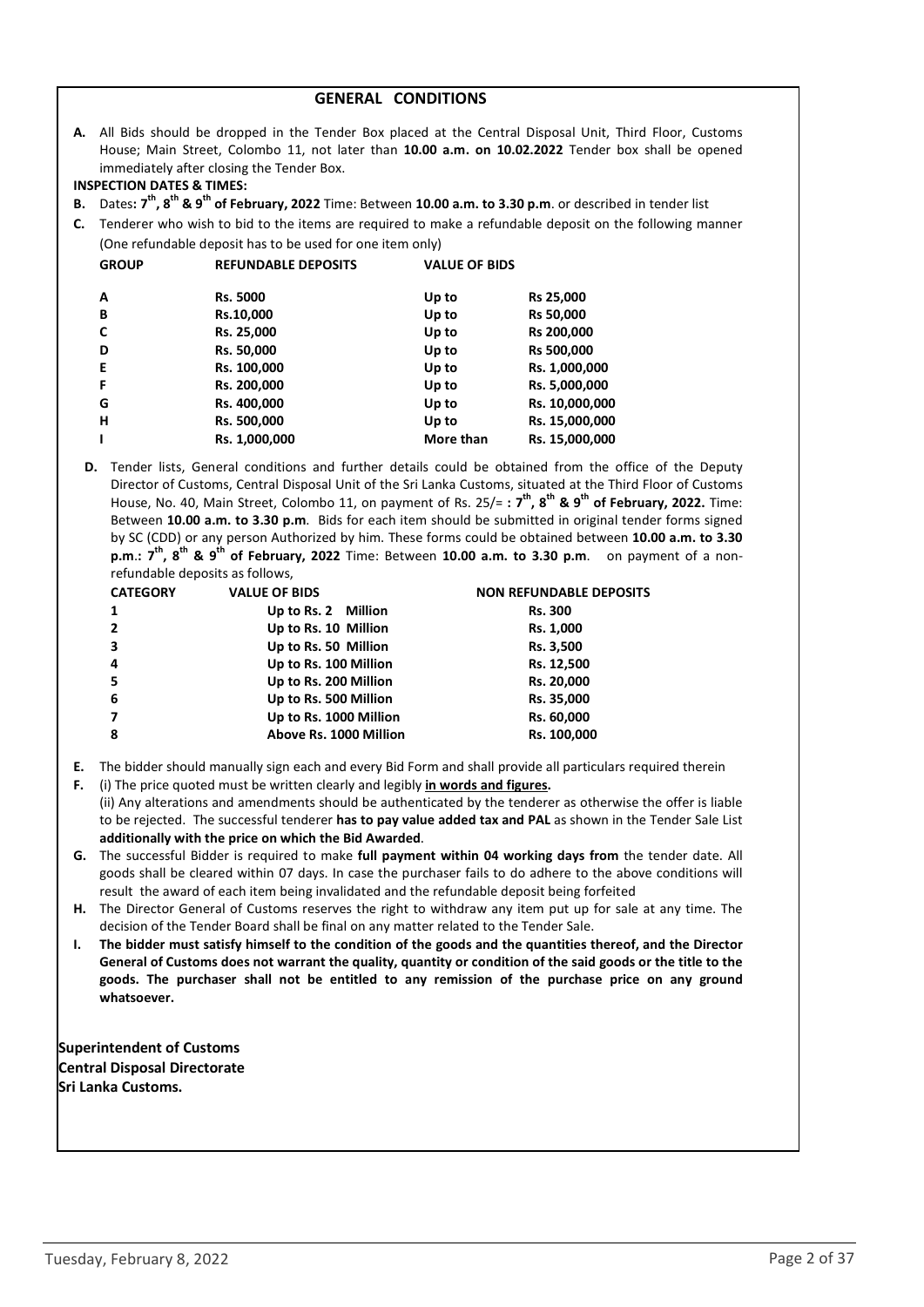#### General Items

| Item<br>No.    | <b>Quantity and Goods Description</b>                                                                                                                                          | <b>License</b><br>Requirment | <b>Case No and SR Number</b>       |      |
|----------------|--------------------------------------------------------------------------------------------------------------------------------------------------------------------------------|------------------------------|------------------------------------|------|
|                | Baggage Office Inspection for Items has been arranged between 10.00am to 12 noon on the day before<br>the openning of the tender at the Baggage office. Contact No. 0112327293 |                              |                                    |      |
| $\mathbf{1}$   |                                                                                                                                                                                |                              | BO/124/2017<br>BIA/D/CASE/117/2017 |      |
|                | 01 Piece of Ruby (Cut & Polished)<br><b>Weight - 5.00</b>                                                                                                                      |                              | V 5967                             |      |
|                | Delivery of the goods will be done between 10.00 a.m to 3.00<br>p.m. on Monday, Wednesday and Friday only                                                                      |                              |                                    |      |
|                | 7103.91.00                                                                                                                                                                     |                              |                                    | 1976 |
| $\overline{2}$ |                                                                                                                                                                                |                              | BO/121/2018<br>BIA/A/CASE/124/2018 |      |
|                | 06 Pcs of Blue Sapphire (Rough)                                                                                                                                                |                              | V 6104                             |      |
|                | Total Weight - 73.40 Ct                                                                                                                                                        |                              |                                    |      |
|                | 7103.91.00                                                                                                                                                                     |                              |                                    | 1977 |
|                |                                                                                                                                                                                |                              |                                    |      |
|                | 09 Pcs of Blue Sapphire (Rough)                                                                                                                                                |                              | V6104                              |      |
|                | Total Weight - 42.15 Ct                                                                                                                                                        |                              |                                    |      |
|                | 7103.91.00                                                                                                                                                                     |                              |                                    | 1977 |
|                | 01 Lot of Blue Sapphire (Rough-Small)                                                                                                                                          |                              | V 6104                             |      |
|                | Total Weight - 742.60 Ct                                                                                                                                                       |                              |                                    |      |
|                | Delivery of the goods will be done between 10.00 a.m to 3.00<br>p.m. on Monday, Wednesday and Friday only<br>7103.91.00                                                        |                              |                                    | 1977 |
| 3              |                                                                                                                                                                                |                              | BIA/D/CASE/135/2016<br>BO/56/2018  |      |
|                | 07 Pcs of Blue Sapphire                                                                                                                                                        |                              | V 6054                             |      |
|                | Total Weight - 13.10 Ct                                                                                                                                                        |                              |                                    |      |
|                | 7103.91.00                                                                                                                                                                     |                              |                                    | 2061 |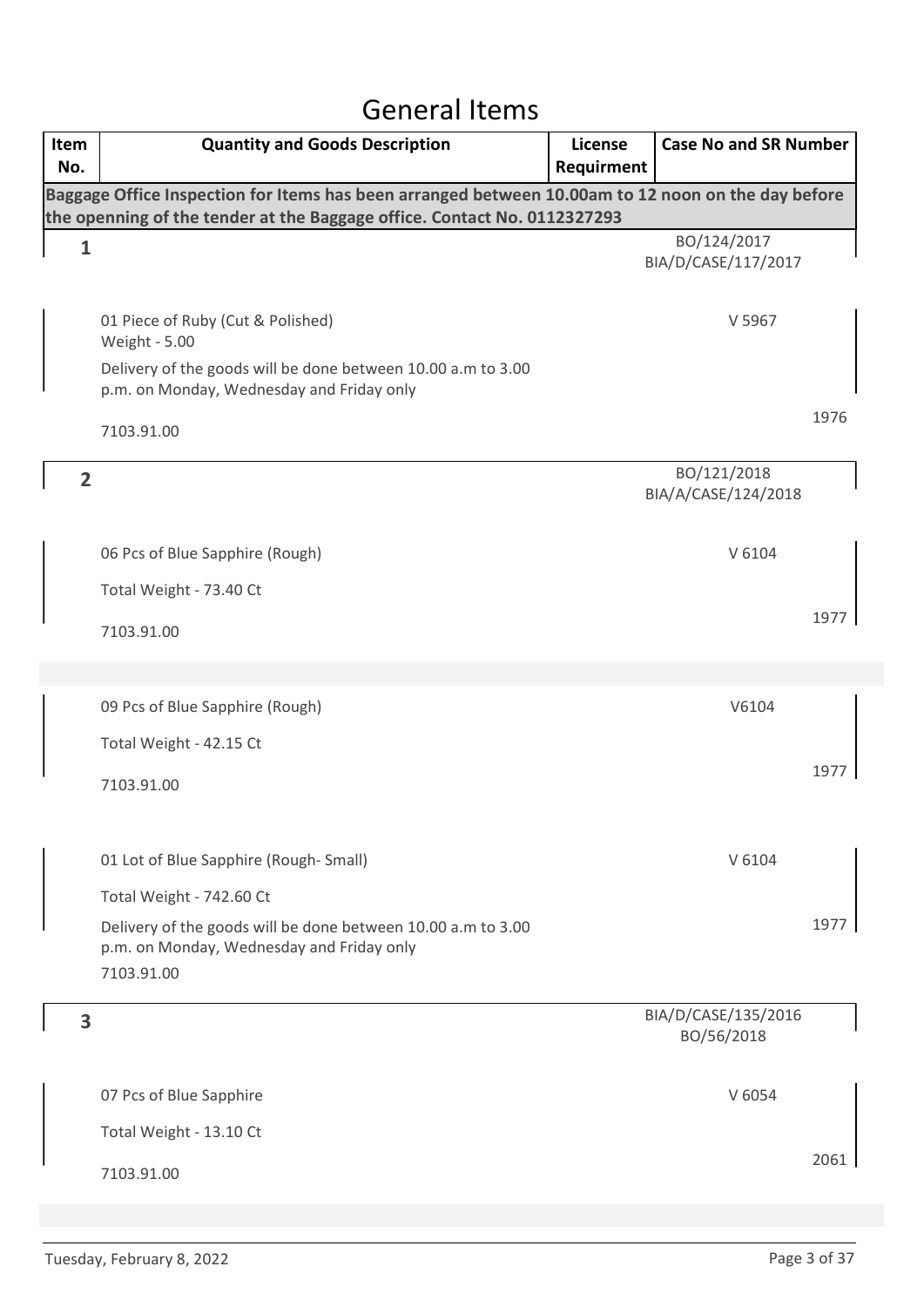| Item<br>No. | <b>Quantity and Goods Description</b> | License<br>Requirment | <b>Case No and SR Number</b> |      |
|-------------|---------------------------------------|-----------------------|------------------------------|------|
|             | 09 Pcs of Pink Sapphire               |                       | V 6054                       |      |
|             | Total Weight - 11.33 Ct               |                       |                              |      |
|             | 7103.91.00                            |                       |                              | 2061 |
|             | 22 Pcs of Blue Sapphire               |                       | V 6054                       |      |
|             | Total Weight - 31.97 Ct               |                       |                              |      |
|             | 7103.91.00                            |                       |                              | 2061 |
|             |                                       |                       |                              |      |
|             | 05 Pcs of Emerald                     |                       | V 6054                       |      |
|             | Total Weight - 10.26 Ct               |                       |                              |      |
|             | 7103.91.00                            |                       |                              | 2061 |
|             |                                       |                       |                              |      |
|             | 05 Pcs of Cat's Eye                   |                       | V 6054                       |      |
|             | Total Weight - 08.58 Ct               |                       |                              |      |
|             | 7103.99.00                            |                       |                              | 2061 |
|             |                                       |                       |                              |      |
|             | 03 Pcs of Alexandrite Cat's Eye       |                       | V 6054                       |      |
|             | Total Weight - 04.25 Ct               |                       |                              |      |
|             | 7103.99.00                            |                       |                              | 2061 |
|             |                                       |                       |                              |      |
|             | 01 Pc of Tsavorite                    |                       | V 6054                       |      |
|             | Total Weight - 01.56 Ct               |                       |                              |      |
|             | 7103.99.00                            |                       |                              | 2061 |
|             |                                       |                       |                              |      |
|             | 01 Pc of Green Garnet                 |                       | V 6054                       |      |
|             | Total Weight - 01.45 Ct               |                       |                              |      |
|             | 7103.99.00                            |                       |                              | 2061 |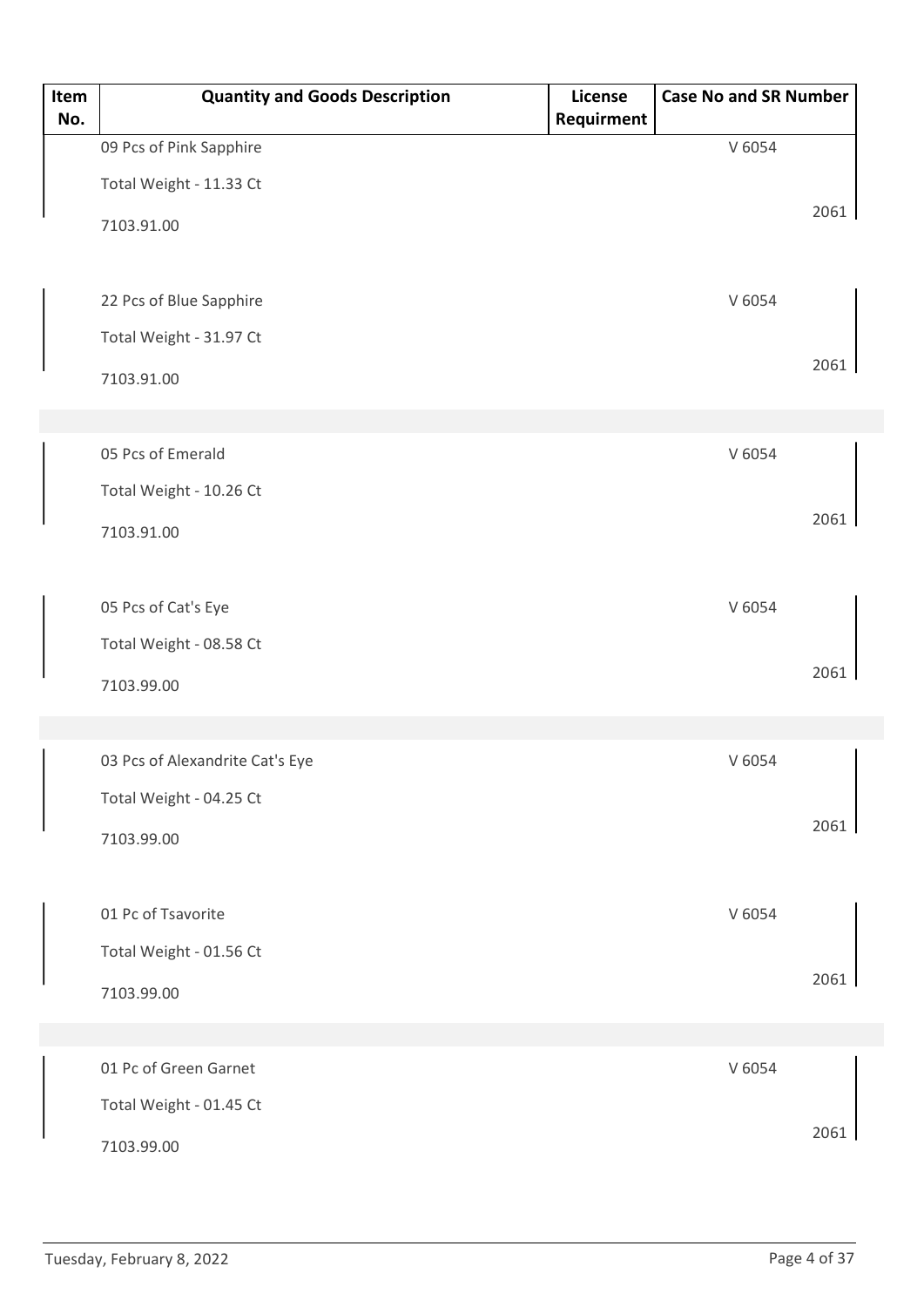| Item<br>No. | <b>Quantity and Goods Description</b> | License<br>Requirment | <b>Case No and SR Number</b> |      |
|-------------|---------------------------------------|-----------------------|------------------------------|------|
|             | 01 Pc of Purple Sapphire              |                       | V 6054                       |      |
|             | Total Weight - 01.22 Ct               |                       |                              |      |
|             | 7103.91.00                            |                       |                              | 2061 |
|             |                                       |                       |                              |      |
|             | 01 Pc of Padparadscha                 |                       | V 6054                       |      |
|             | Total Weight - 01.75 Ct               |                       |                              |      |
|             | 7103.99.00                            |                       |                              | 2061 |
|             |                                       |                       |                              |      |
|             | 01 Pc of Violet Blue Sapphire         |                       | V 6054                       |      |
|             | Total Weight - 02.94 Ct               |                       |                              |      |
|             | 7103.91.00                            |                       |                              | 2061 |
|             |                                       |                       |                              |      |
|             | 01 Pc of Blue Sapphire                |                       | V 6054                       |      |
|             | Total Weight - 01.02 Ct               |                       |                              |      |
|             | 7103.91.00                            |                       |                              | 2061 |
|             |                                       |                       |                              |      |
|             | 01 Pc of Spinel                       |                       | V 6054                       |      |
|             | Total Weight - 02.04 Ct               |                       |                              |      |
|             | 7103.99.00                            |                       |                              | 2061 |
|             |                                       |                       |                              |      |
|             | Moonstone                             |                       | V 6054                       |      |
|             | Total Weight - 196.51 Ct              |                       |                              |      |
|             | 7103.99.00                            |                       |                              | 2061 |
|             |                                       |                       |                              |      |
|             | <b>Blue Topaz</b>                     |                       | V 6054                       |      |
|             | Total Weight - 952.43 Ct              |                       |                              |      |
|             | 7103.99.00                            |                       |                              | 2061 |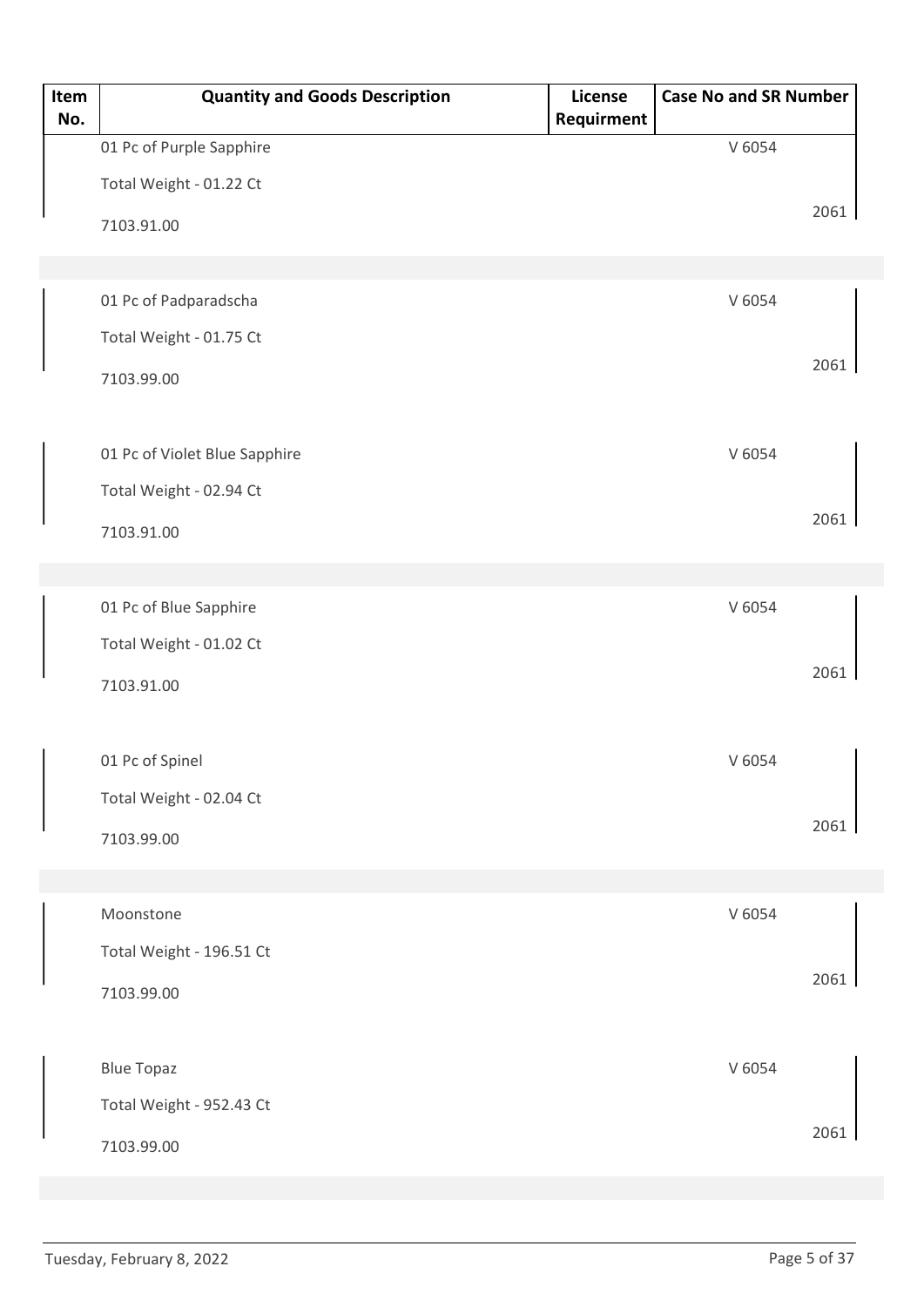| Item<br>No. | <b>Quantity and Goods Description</b>                        | License<br>Requirment | <b>Case No and SR Number</b> |      |
|-------------|--------------------------------------------------------------|-----------------------|------------------------------|------|
|             | Semi - Precious Stones                                       |                       | V 6054                       |      |
|             | Total Weight - 541.35 Ct                                     |                       |                              |      |
|             |                                                              |                       |                              | 2061 |
|             | 7103.99.00                                                   |                       |                              |      |
|             |                                                              |                       |                              |      |
|             | <b>Star Sapphire</b>                                         |                       | V 6054                       |      |
|             | Total Weight - 06.81 Ct                                      |                       |                              |      |
|             | 7103.91.00                                                   |                       |                              | 2061 |
|             |                                                              |                       |                              |      |
|             | Star Ruby                                                    |                       | V 6054                       |      |
|             | Total Weight - 03.08 Ct                                      |                       |                              |      |
|             |                                                              |                       |                              | 2061 |
|             | 7103.91.00                                                   |                       |                              |      |
|             |                                                              |                       |                              |      |
|             | <b>Star Sapphire</b>                                         |                       | V 6054                       |      |
|             | Total Weight - 53.39 Ct                                      |                       |                              |      |
|             | 7103.91.00                                                   |                       |                              | 2061 |
|             |                                                              |                       |                              |      |
|             | Star Quartz                                                  |                       | V 6054                       |      |
|             | Total Weight -01.70 Ct                                       |                       |                              |      |
|             |                                                              |                       |                              | 2061 |
|             | 7103.99.00                                                   |                       |                              |      |
|             |                                                              |                       |                              |      |
|             | 01 Pc of Silver Ring with Citrine                            |                       | V 6054<br><b>VAT 08%</b>     |      |
|             | Delivery of the goods will be done between 10.00 a.m to 3.00 |                       |                              | 2061 |
|             | p.m. on Monday, Wednesday and Friday only                    |                       |                              |      |
|             | 7114.11.00                                                   |                       |                              |      |
| 4           |                                                              |                       | BO/16/2019                   |      |

BIA/D/CASE/235/2018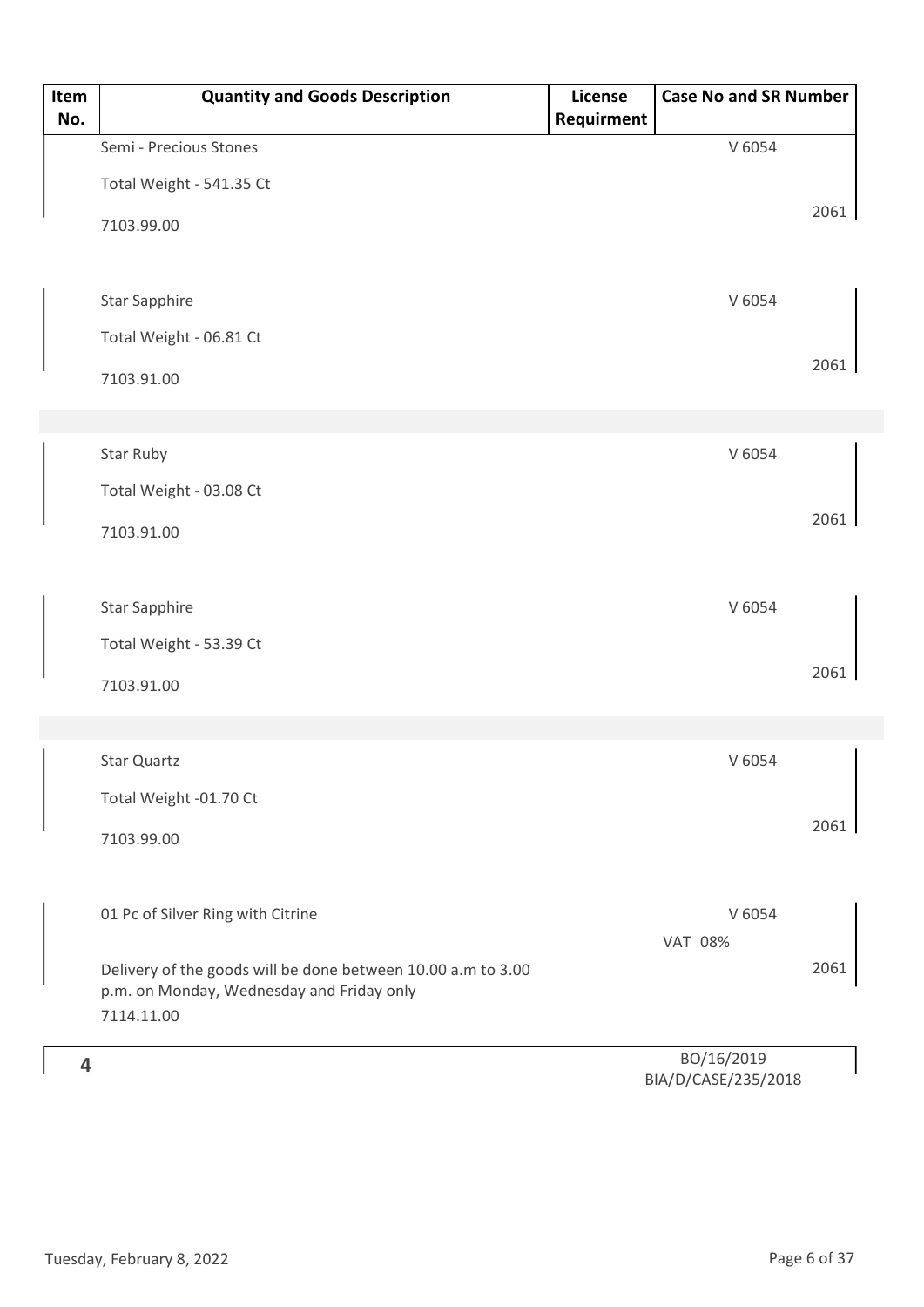| Item<br>No. | <b>Quantity and Goods Description</b> | License<br>Requirment | <b>Case No and SR Number</b> |      |
|-------------|---------------------------------------|-----------------------|------------------------------|------|
|             | 01 Pc of Diamond                      |                       | $V-6158$                     |      |
|             | Total Weight - 1.05Ct                 |                       |                              |      |
|             | 7102.29.00                            |                       |                              | 2133 |
|             |                                       |                       |                              |      |
|             | 01 Lot of Mix Sapphire                |                       | $V - 6158$                   |      |
|             | Total Weight - 46.70Ct                |                       |                              |      |
|             | 7103.91.00                            |                       |                              | 2133 |
|             |                                       |                       |                              |      |
|             | 01 Lot of Blue Sapphire               |                       | $V-6158$                     |      |
|             | Total Weight - 16.30Ct                |                       |                              |      |
|             | 7103.91.00                            |                       |                              | 2133 |
|             |                                       |                       |                              |      |
|             | 01 Pc of Spinel                       |                       | $V-6158$                     |      |
|             | Total Weight - 0.90Ct                 |                       |                              |      |
|             | 7103.99.00                            |                       |                              | 2133 |
|             |                                       |                       |                              |      |
|             | 01 Pc of Emerald                      |                       | $V-6158$                     |      |
|             | Total Weight - 0.74Ct                 |                       |                              | 2133 |
|             | 7103.91.00                            |                       |                              |      |
|             |                                       |                       |                              |      |
|             | 01 Pc of Agate                        |                       | $V-6158$                     |      |
|             | Total Weight - 33.05Ct                |                       |                              | 2133 |
|             | 7103.99.00                            |                       |                              |      |
|             | 01 Lot of White Sapphire (Calibrated) |                       | $V-6158$                     |      |
|             | Total Weight - 99.85Ct                |                       |                              |      |
|             | 7103.91.00                            |                       |                              | 2133 |
|             |                                       |                       |                              |      |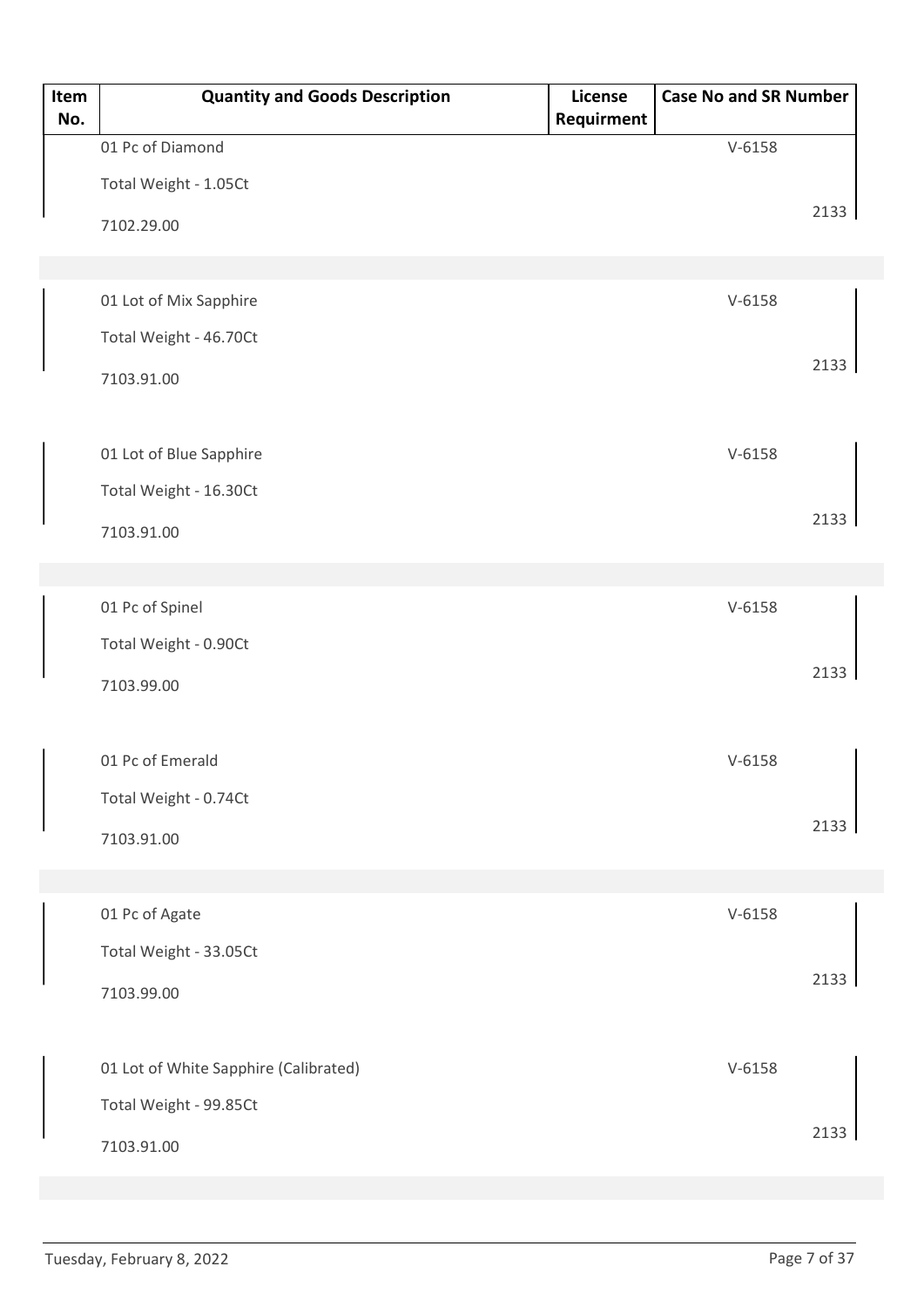| Item<br>No. | <b>Quantity and Goods Description</b>                                                                                   | License<br>Requirment | <b>Case No and SR Number</b> |      |
|-------------|-------------------------------------------------------------------------------------------------------------------------|-----------------------|------------------------------|------|
|             | 01 Pc of Green Sapphire                                                                                                 |                       | $V-6158$                     |      |
|             | Total Weight - 6.99Ct                                                                                                   |                       |                              |      |
|             | 7103.91.00                                                                                                              |                       |                              | 2133 |
|             | 03 Pcs of Tsavorite                                                                                                     |                       | $V-6158$                     |      |
|             | Total Weight - 27.30Ct                                                                                                  |                       |                              |      |
|             | 7103.99.00                                                                                                              |                       |                              | 2133 |
|             | 01 Lot of Blue Sapphire                                                                                                 |                       | $V-6158$                     |      |
|             |                                                                                                                         |                       |                              |      |
|             | Total Weight - 36.00Ct                                                                                                  |                       |                              | 2133 |
|             | 7103.91.00                                                                                                              |                       |                              |      |
|             | 01 Pc of Alexandrite                                                                                                    |                       | $V-6158$                     |      |
|             | Total Weight - 1.10Ct                                                                                                   |                       |                              |      |
|             | 7103.99.00                                                                                                              |                       |                              | 2133 |
|             |                                                                                                                         |                       |                              |      |
|             | 01 Lot of Pink Sapphire                                                                                                 |                       | $V-6158$                     |      |
|             | Total Weight - 13.65Ct                                                                                                  |                       |                              |      |
|             | 7103.91.00                                                                                                              |                       |                              | 2133 |
|             | 02 Pcs of Semi-Precious Stones                                                                                          |                       | $V-6158$                     |      |
|             | Total Weight - 13.25Ct                                                                                                  |                       |                              |      |
|             | Delivery of the goods will be done between 10.00 a.m to 3.00<br>p.m. on Monday, Wednesday and Friday only<br>7103.99.00 |                       |                              | 2133 |
| 5           |                                                                                                                         |                       | BO/155/2020                  |      |
|             |                                                                                                                         |                       |                              |      |

BIA/D/CASE/61/2018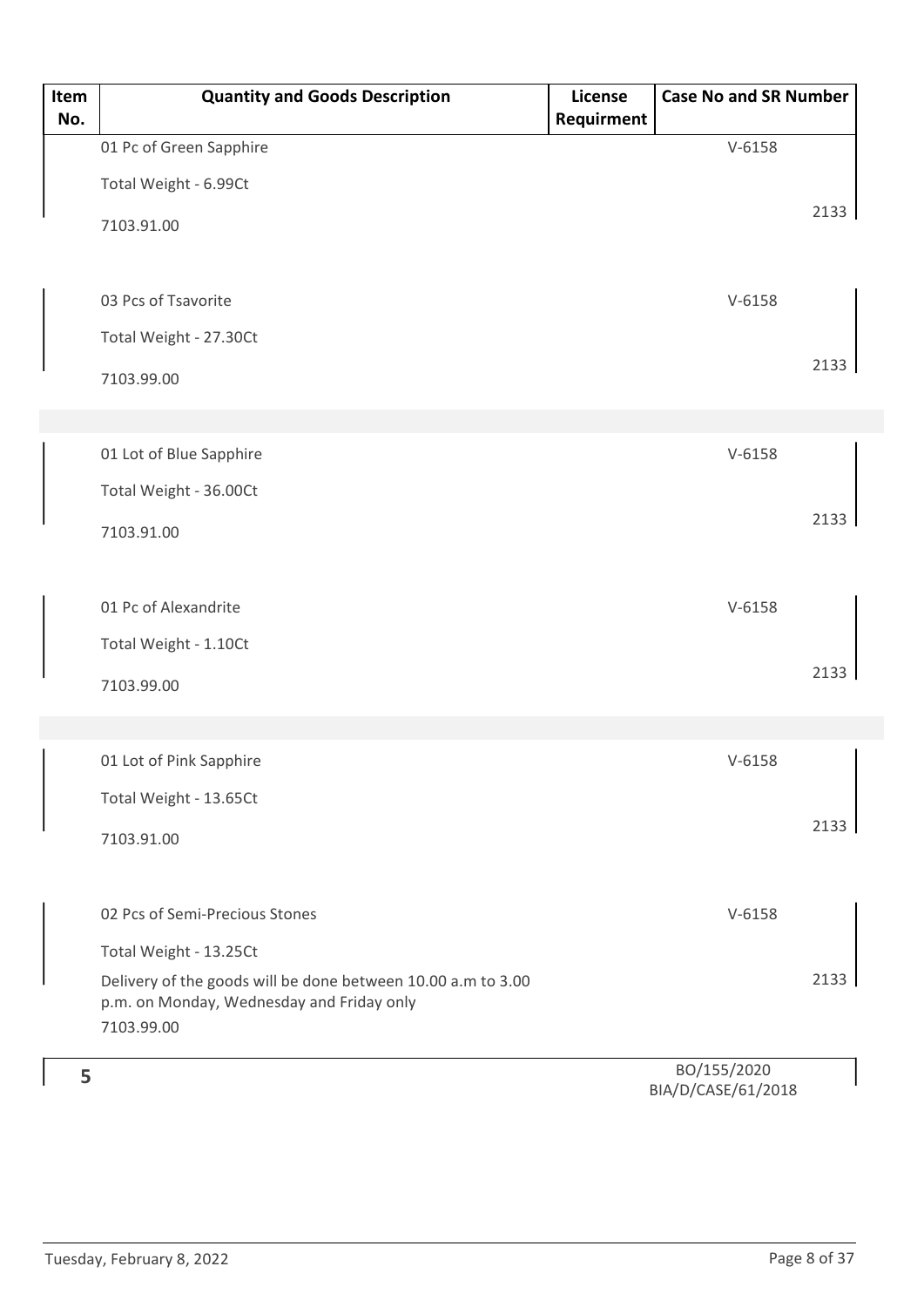| Item | <b>Quantity and Goods Description</b>                                                                       | License    | <b>Case No and SR Number</b> |      |
|------|-------------------------------------------------------------------------------------------------------------|------------|------------------------------|------|
| No.  |                                                                                                             | Requirment |                              |      |
|      | 559 g of Yellow Gold pieces (24K) - 56 Pieces                                                               | ICL        | V 6258                       |      |
|      | Delivery of the goods will be done between 10.00 a.m. to 3.00                                               |            |                              |      |
|      | p.m. on Monday, Wednesday and Friday only.                                                                  |            |                              |      |
|      |                                                                                                             |            |                              | 2870 |
|      | 7108.12.00                                                                                                  |            |                              |      |
|      |                                                                                                             |            |                              |      |
|      | 436.9 g of Gold Jewellery (22K)<br>347.9 g of Gold Jewellery (23+K)                                         |            | V 6258                       |      |
|      |                                                                                                             |            | <b>VAT 08%</b>               |      |
|      | Delivery of the goods will be done between 10.00 a.m. to 3.00<br>p.m. on Monday, Wednesday and Friday only. |            | PAL-10%                      |      |
|      |                                                                                                             |            |                              | 2870 |
|      | 7113.19.10                                                                                                  |            |                              |      |
| 6    |                                                                                                             |            | BO/84/2020                   |      |
|      |                                                                                                             |            | BIA/D/CASE/192/2019          |      |
|      |                                                                                                             |            |                              |      |
|      | 1 Lot of Blue Sapphire - 5340 ct                                                                            |            | V 6244                       |      |
|      | 01 Lot of Bluff Mixed sapphire - 473 ct                                                                     |            |                              |      |
|      | 01 lot of Semi precious - 1840 ct                                                                           |            |                              |      |
|      |                                                                                                             |            |                              | 2939 |
|      | 7103.91.00                                                                                                  |            |                              |      |
| 7    |                                                                                                             |            | BO/31/2015                   |      |
|      |                                                                                                             |            |                              |      |

BO/31/2015 BIA/D/CASE/217/2014  $\overline{\phantom{a}}$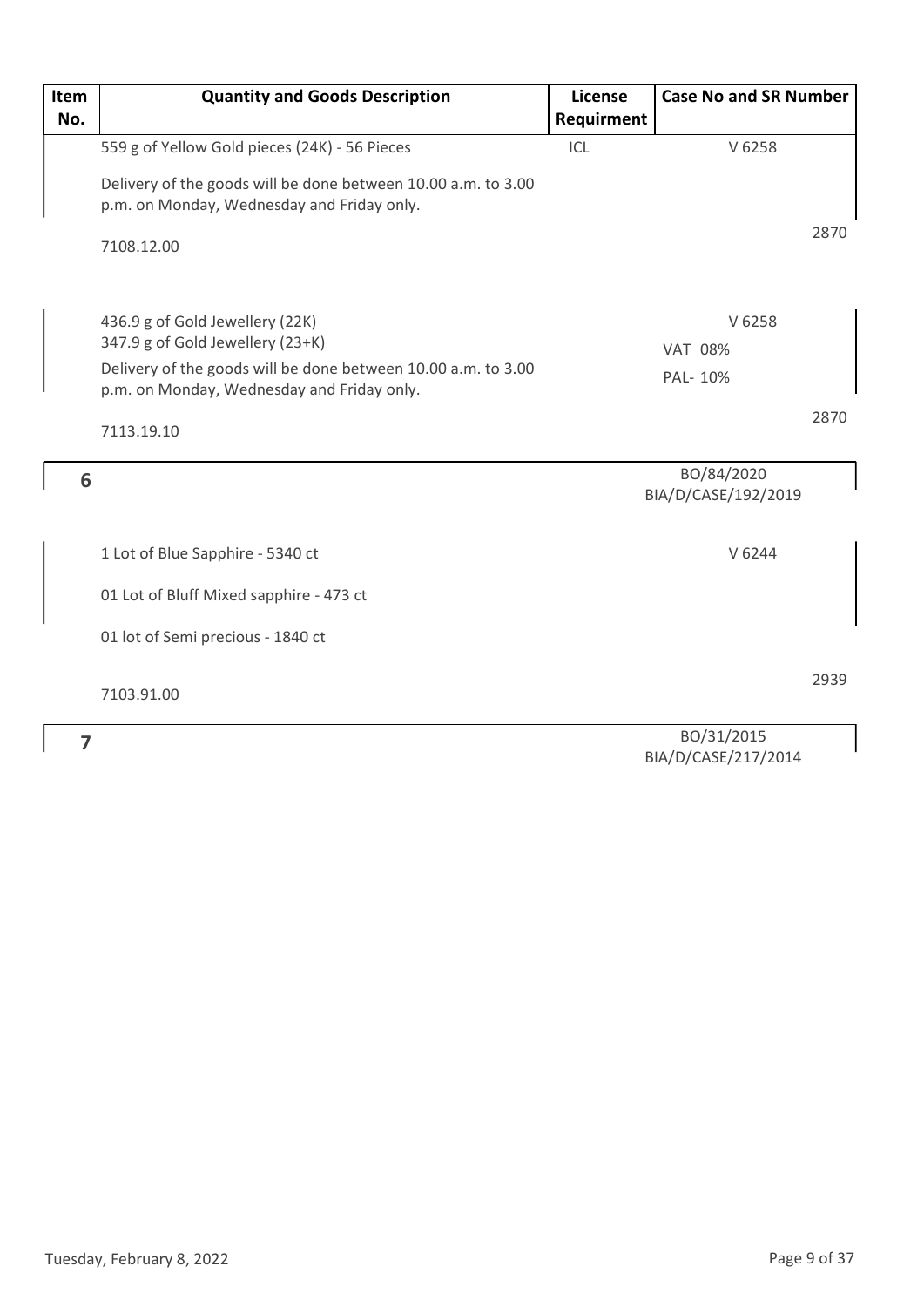| Item<br>No. | <b>Quantity and Goods Description</b>              | License<br>Requirment | <b>Case No and SR Number</b>         |      |
|-------------|----------------------------------------------------|-----------------------|--------------------------------------|------|
|             | 42 Pcs of Blue Sapphire                            |                       | V5774                                |      |
|             | Total Weight-139.25 Ct                             |                       |                                      |      |
|             | 69 Pcs of Mix Sapphire                             |                       |                                      |      |
|             | Total Weight-118.4 Ct                              |                       |                                      |      |
|             | 73 Pcs of Pink Sapphire                            |                       |                                      |      |
|             | Total Weight- 136.55 Ct                            |                       |                                      |      |
|             | 01 Piece of Orange Sapphire<br>Weight-5.05 Ct      |                       |                                      |      |
|             | 01 Piece of Emerald<br>Weight-1.65 Ct              |                       |                                      |      |
|             | 04 Pcs of Purple Sapphire<br>Total Weight- 16.4 Ct |                       |                                      |      |
|             | 08 Pcs of Rubies<br>Total Weight- 17.85 ct         |                       |                                      |      |
|             | 01 Piece of Star Pink Sapphire<br>Weight- 4.55 Ct  |                       |                                      |      |
|             | 04 Pcs of Star Sapphire<br>Total Weight- 18.9 Ct   |                       |                                      |      |
|             | 01 Pcs of Green Sapphire<br>Weight-5.4 Ct          |                       |                                      | 3015 |
|             | 02 Pcs of Yellow sapphire<br>Total Weight-12.2 Ct  |                       |                                      |      |
|             | 7103.91.00                                         |                       |                                      |      |
|             |                                                    |                       |                                      |      |
|             | 05 Pcs of Cat's Eyes<br>Total weight-18.95 Ct      |                       |                                      |      |
|             | 05 Pcs of Green Garnets<br>Total Weight-10 Ct      |                       |                                      |      |
|             | 01 Piece of Green Tourmaline<br>Weight-16.55 Ct    |                       |                                      |      |
|             | 01 Piece of Sphene<br>Weight-26.15 Ct              |                       |                                      |      |
|             |                                                    |                       |                                      | 3015 |
|             | 7103.99.00                                         |                       |                                      |      |
| 8           |                                                    |                       | BO/040/2021<br>(DIA/A/CACE/111/2021) |      |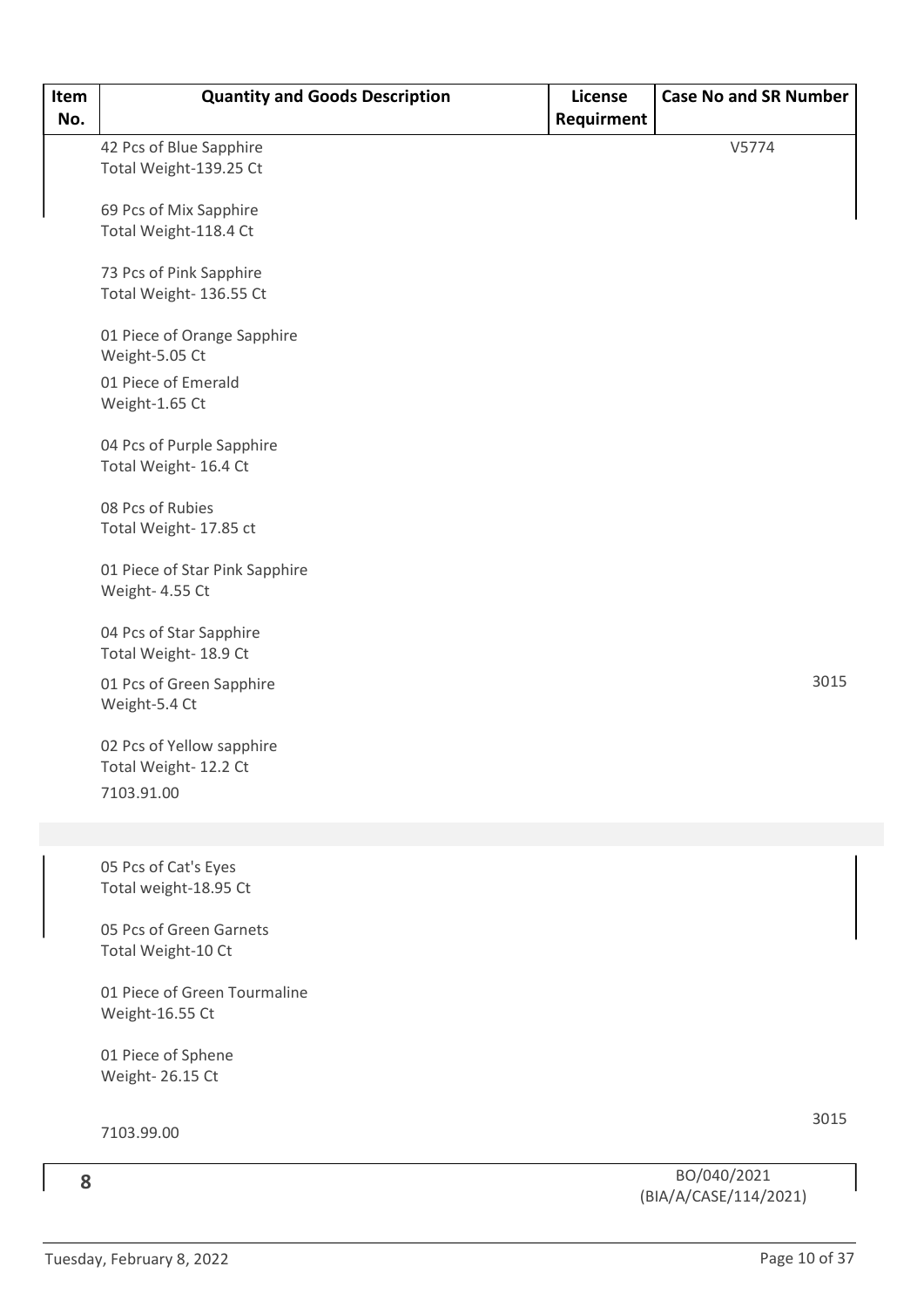| Item<br>No. | <b>Quantity and Goods Description</b>                                                                                                                                                         | License<br>Requirment | <b>Case No and SR Number</b>         |
|-------------|-----------------------------------------------------------------------------------------------------------------------------------------------------------------------------------------------|-----------------------|--------------------------------------|
|             | 08 Pcs of Yellow Gold Biscuits (24 K)- 932 g                                                                                                                                                  | ICL                   | V 6285                               |
|             | 7108.12.00                                                                                                                                                                                    |                       | 3071                                 |
| 9           |                                                                                                                                                                                               |                       | BO/041/2021<br>(BIA/A/CASE/014/2021) |
|             | 521 g of Gold Jewellery (22 K)                                                                                                                                                                |                       | V 6287<br>PAL- 10%                   |
|             | 7113.19.10                                                                                                                                                                                    |                       | 3072<br><b>VAT 08%</b>               |
| 10          |                                                                                                                                                                                               |                       | BO/042/2021<br>(BIA/A/CASE/084/2021) |
|             | 10 pcs of Yellow Gold Biscuits (24K) 1000g                                                                                                                                                    | ICL                   | V 6288                               |
|             | 7108.12.00                                                                                                                                                                                    |                       | 3073                                 |
|             | <b>BCNP - Repository</b>                                                                                                                                                                      |                       |                                      |
| 11          |                                                                                                                                                                                               |                       | ENSP/BPU/2020/00017/CCR/01188        |
|             | 0.5 Kg of Wallapatta Oil (Gyrinops walla)                                                                                                                                                     |                       | <b>B6</b>                            |
|             | *Given weights for "Wallapatta" oil might get reduced due to<br>evaporation.<br>* The goods will be awarded only for export purposes                                                          |                       | <b>VAT 08%</b><br>PAL- 10%           |
|             | * Successful bidder will be recommended to the forest<br>Department and Department of wild life conservation in order<br>to obtain the necessary approvals to export Wallapatta<br>3301.29.00 |                       | 2586                                 |
|             | CFS 06 Warehouse Inspection for Items has been arranged between 2.00 p.m. to 3.00 p.m. the day<br>before and two days before the opening of the Tender at CFS 06 Warehouse                    |                       |                                      |
| 12          |                                                                                                                                                                                               |                       | CINT/2021/001                        |
|             | 2,616 Liters of Lubricant                                                                                                                                                                     | ICL                   | SR/CFS6/GC/07/2021<br>PAL- 10%       |
|             | Only Licened Importers of Lubricants can obtain bid forms for<br>this item<br>2710.19.80                                                                                                      |                       | 3005<br><b>VAT 08%</b>               |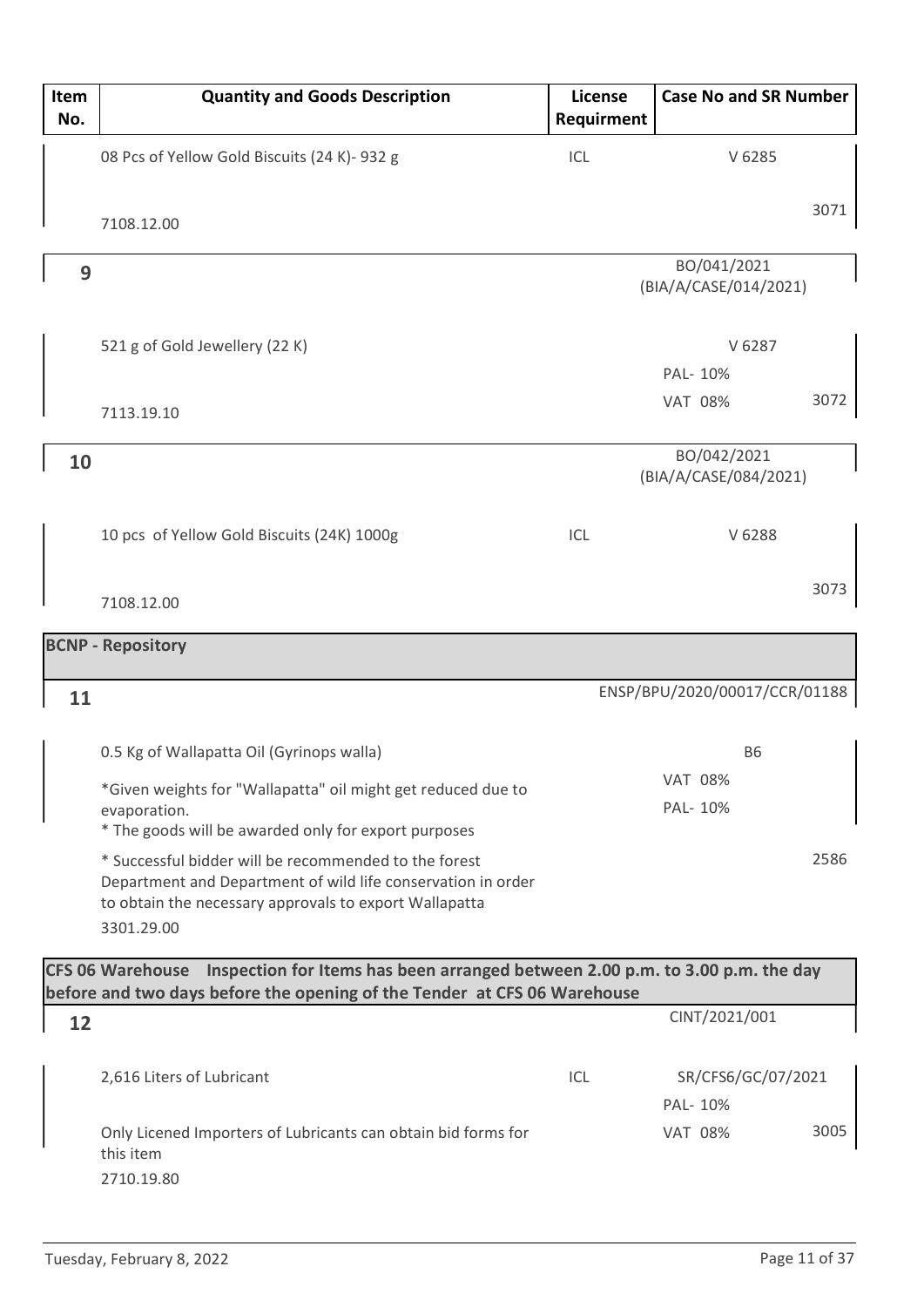| Item<br>No. | <b>Quantity and Goods Description</b>             | <b>License</b><br>Requirment | <b>Case No and SR Number</b>  |      |
|-------------|---------------------------------------------------|------------------------------|-------------------------------|------|
|             | <b>CSL- UPB Ware House - Colombo</b>              |                              |                               |      |
| 13          |                                                   |                              | CINT/RMU/2019/00032/CCR/00733 |      |
|             | 1310 Pcs of Ladies shoes<br>6402.99.00            |                              | <b>VAT 08%</b>                | 2704 |
|             | 399 Pcs of Gents Shoes<br>6402.99.00              |                              | <b>VAT 08%</b>                | 2704 |
|             | 2560 of Kids Shoes                                |                              | <b>VAT 08%</b>                |      |
|             | 6402.99.00                                        |                              |                               | 2704 |
|             | <b>Gray Line I Yard Warehouse</b>                 |                              |                               |      |
| 14          |                                                   |                              | VAL/INV/159/2018/CCR/2410     |      |
|             | 08 Units of Walky Talky (Two Way Radio)           | ICL<br><b>MOD</b>            | GLI/SR/134/2018<br>PAL-10%    |      |
|             | 8517.62.10                                        | <b>TRC</b>                   | <b>VAT 08%</b>                | 2045 |
|             | <b>Gray Line II - Preventive Examination Yard</b> |                              |                               |      |
| 15          |                                                   |                              | PREV/FPO/781/2014/CCR/1470    |      |
|             | 36 Nos of Remote Control Cars                     | ICL<br><b>TRC</b>            | SR No. 424<br><b>VAT 08%</b>  |      |
|             | 9503.00.60                                        |                              | PAL- 10%                      | 2584 |
| 16          |                                                   |                              | PREV/FPO/3219/2015            |      |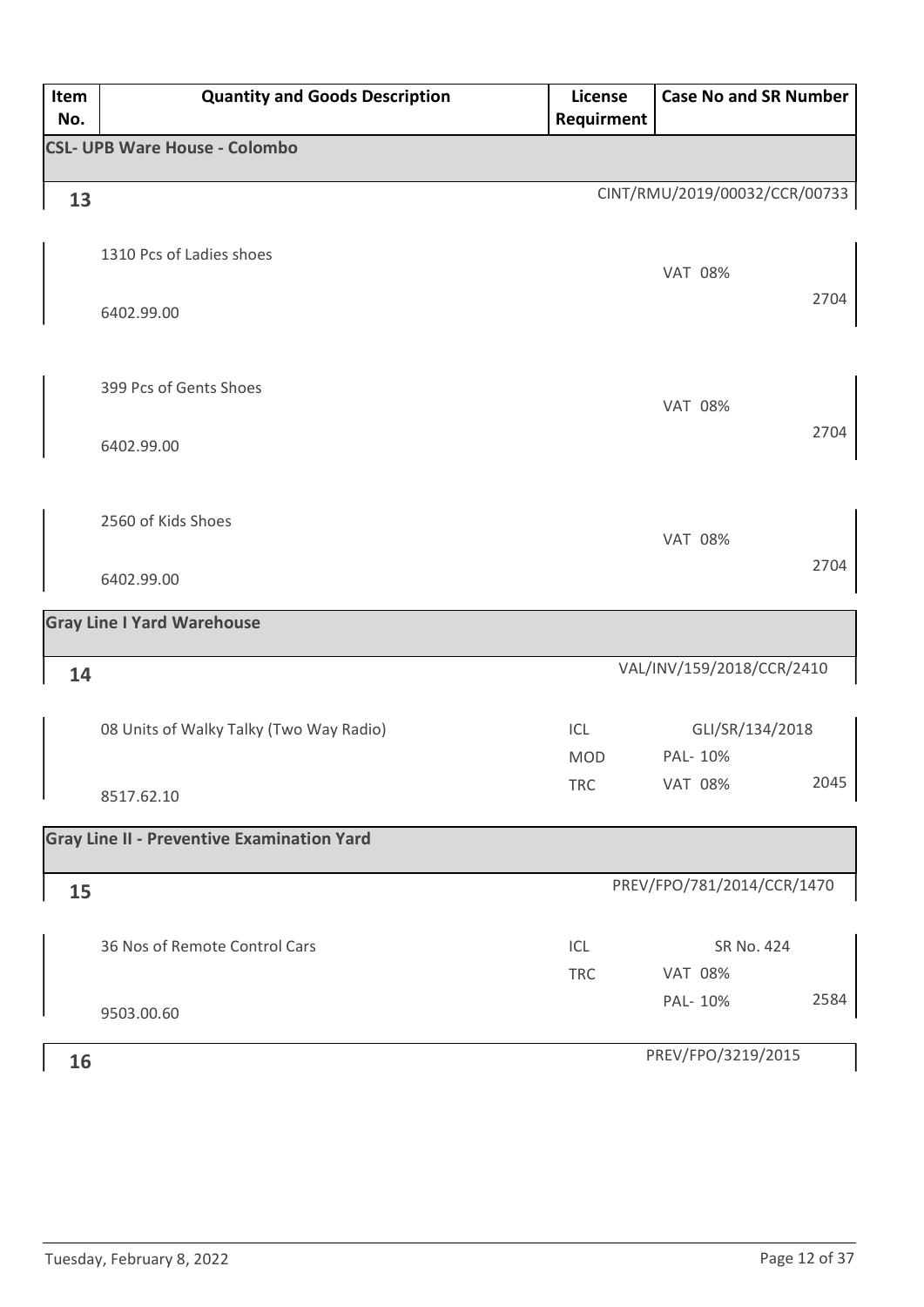| Item | <b>Quantity and Goods Description</b>                        | License    | <b>Case No and SR Number</b> |      |
|------|--------------------------------------------------------------|------------|------------------------------|------|
| No.  |                                                              | Requirment |                              |      |
|      | 30 Barrels (3000 kg) of Sodium Alkyl Ethoxy Sulphate 70%     |            | <b>PEU SR 498</b>            |      |
|      | Aqueous solution                                             |            | PAL 05%                      |      |
|      | (Synthetic Oil)                                              |            | <b>VAT 08%</b>               |      |
|      |                                                              |            |                              | 2961 |
|      | 3402.11.00                                                   |            |                              |      |
|      | <b>Gray Line II Yard</b>                                     |            |                              |      |
|      |                                                              |            |                              |      |
| 17   |                                                              |            | ENSP/BPU/04/2014             |      |
|      |                                                              |            |                              |      |
|      | Rosewood (Dalbergia spp.) Timber Logs                        |            | L1                           |      |
|      | CMAU0150303 - 15,810kg                                       |            | PAL 7.5%                     |      |
|      | CMAU1301744 - 15,770kg                                       |            |                              |      |
|      | CMAU1814161 - 15,610kg<br>TRHU2203747 - 10,970kg             |            |                              |      |
|      | Total Weight - 58,160kg                                      |            |                              |      |
|      | *Given Weights for the Rosewood (Dalbergia spp.) timber logs |            |                              |      |
|      | might get reduced due to evaporation of water content        |            |                              |      |
|      | *Rosewood containers will be subjected to fumigate prior     |            |                              |      |
|      | removal from the Customs.                                    |            |                              |      |
|      | *If the successful bidder intends to export the Rosewood     |            |                              | 1810 |
|      | he/she should obtain approvals from relevant authorities.    |            |                              |      |
|      | 4403.49.00                                                   |            |                              |      |
| 18   |                                                              |            | ENSP/BPU/04/2014             |      |
|      |                                                              |            |                              |      |
|      | Rosewood (Dalbergia spp.) Timber Logs                        |            | L2                           |      |
|      | CMAU1728000 - 15,410kg                                       |            | PAL 7.5%                     |      |
|      | TEMU4122363 - 15,570kg                                       |            |                              |      |
|      | TGHU0105170 - 14,400kg<br>CMAU1645436 - 15,410kg             |            |                              |      |
|      | Total Weight - 60,790kg                                      |            |                              |      |
|      | *Given Weights for the Rosewood (Dalbergia spp.) timber logs |            |                              |      |
|      | might get reduced due to evaporation of water content        |            |                              |      |
|      | *Rosewood containers will be subjected to fumigate prior     |            |                              |      |
|      | removal from the Customs.                                    |            |                              |      |
|      | *If the successful bidder intends to export the Rosewood     |            |                              | 1811 |
|      | he/she should obtain approvals from relevant authorities.    |            |                              |      |
|      | 4403.49.00                                                   |            |                              |      |
|      |                                                              |            | ENSP/BPU/04/2014             |      |
| 19   |                                                              |            |                              |      |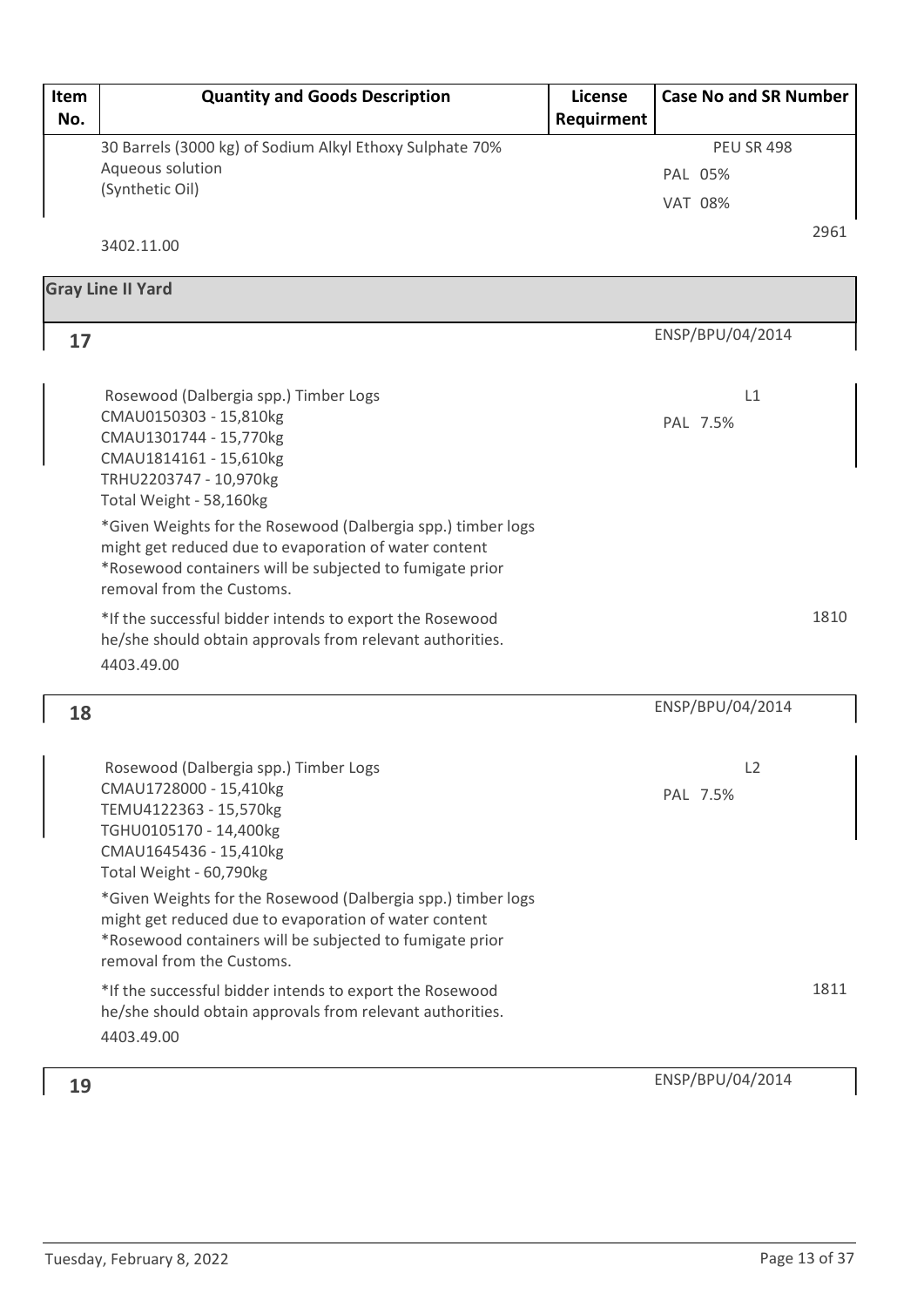| Item<br>No. | <b>Quantity and Goods Description</b>                                                                                                                                                                                                                                                                                                                                                                                                                                                                                             | License<br>Requirment | <b>Case No and SR Number</b> |      |
|-------------|-----------------------------------------------------------------------------------------------------------------------------------------------------------------------------------------------------------------------------------------------------------------------------------------------------------------------------------------------------------------------------------------------------------------------------------------------------------------------------------------------------------------------------------|-----------------------|------------------------------|------|
|             | Rosewood (Dalbergia spp.) Timber Logs<br>CMAU1727576 - 16,410kg<br>FCIU3688920 - 14,880kg<br>ECMU1264345 - 14,570kg<br>ECMU1742594 - 15,570kg<br>Total weight - 61,430kg<br>*Given Weights for the Rosewood (Dalbergia spp.) timber logs<br>might get reduced due to evaporation of water content<br>*Rosewood containers will be subjected to fumigate prior<br>removal from the Customs.<br>*If the successful bidder intends to export the Rosewood<br>he/she should obtain approvals from relevant authorities.<br>4403.49.00 |                       | L <sub>3</sub><br>PAL 7.5%   | 1812 |
| 20          |                                                                                                                                                                                                                                                                                                                                                                                                                                                                                                                                   |                       | ENSP/BPU/04/2014             |      |
|             | Rosewood (Dalbergia spp.) Timber Logs<br>CMAU1107390 - 16,570kg<br>ECMU2213492 - 14,770kg<br>TGHU2793214 - 14,300kg<br>DVRU1624452 - 15,100kg<br>Total weight - 60,740kg<br>*Given Weights for the Rosewood (Dalbergia spp.) timber logs<br>might get reduced due to evaporation of water content<br>*Rosewood containers will be subjected to fumigate prior<br>removal from the Customs.<br>*If the successful bidder intends to export the Rosewood<br>he/she should obtain approvals from relevant authorities.<br>4403.49.00 |                       | L4<br>PAL 7.5%               | 1813 |
| 21          |                                                                                                                                                                                                                                                                                                                                                                                                                                                                                                                                   |                       | ENSP/BPU/04/2014             |      |
|             | Rosewood (Dalbergia spp.) Timber Logs<br>TTNU3025124 - 15,570kg<br>ECMU1608348 - 16,370kg<br>TRLU9662089 - 17,370kg<br>TEMU2718374 - 7,770kg<br>Total weight - 57,080kg<br>*Given Weights for the Rosewood (Dalbergia spp.) timber logs<br>might get reduced due to evaporation of water content<br>*Rosewood containers will be subjected to fumigate prior<br>removal from the Customs.<br>*If the successful bidder intends to export the Rosewood<br>he/she should obtain approvals from relevant authorities.                |                       | L <sub>5</sub><br>PAL 7.5%   | 1814 |
|             | 4403.49.00                                                                                                                                                                                                                                                                                                                                                                                                                                                                                                                        |                       |                              |      |
| 22          |                                                                                                                                                                                                                                                                                                                                                                                                                                                                                                                                   |                       | ENSP/BPU/04/2014             |      |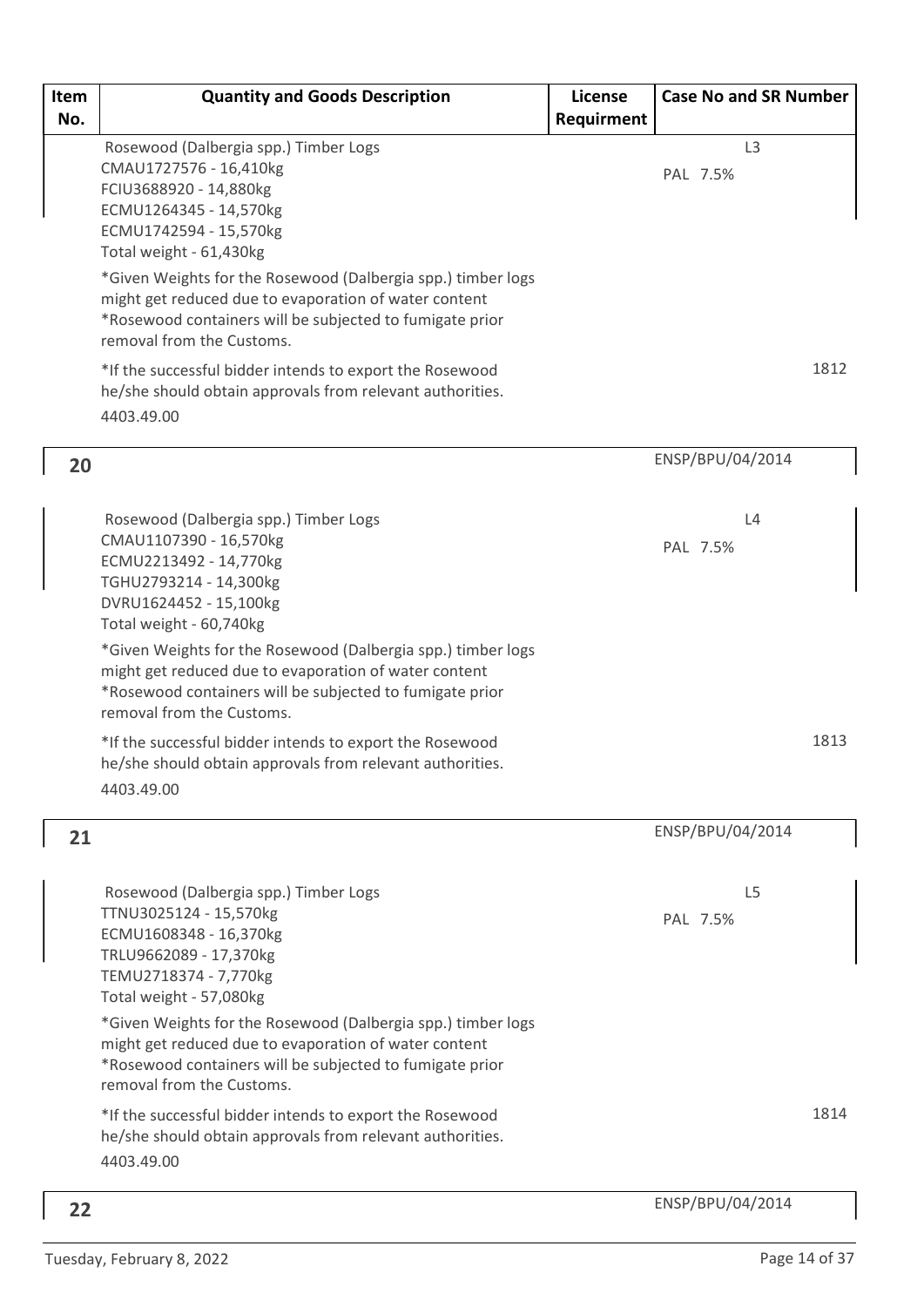| Item | <b>Quantity and Goods Description</b>                                                                                 | License    | <b>Case No and SR Number</b> |
|------|-----------------------------------------------------------------------------------------------------------------------|------------|------------------------------|
| No.  |                                                                                                                       | Requirment |                              |
|      |                                                                                                                       |            |                              |
|      | Rosewood (Dalbergia spp.) Timber Logs                                                                                 |            | L <sub>6</sub>               |
|      | CMAU1071976 - 16,070kg<br>CMAU1269581 - 14,570kg                                                                      |            | PAL 7.5%                     |
|      | ECMU1844467 - 14,970kg                                                                                                |            |                              |
|      | CMAU1457059 - 15,170kg                                                                                                |            |                              |
|      | Total weight- 60,780kg                                                                                                |            |                              |
|      | *Given Weights for the Rosewood (Dalbergia spp.) timber logs<br>might get reduced due to evaporation of water content |            |                              |
|      | *Rosewood containers will be subjected to fumigate prior                                                              |            |                              |
|      | removal from the Customs.                                                                                             |            |                              |
|      | *If the successful bidder intends to export the Rosewood                                                              |            | 1815                         |
|      | he/she should obtain approvals from relevant authorities.                                                             |            |                              |
|      | 4403.49.00                                                                                                            |            |                              |
| 23   |                                                                                                                       |            | ENSP/BPU/04/2014             |
|      |                                                                                                                       |            |                              |
|      | Rosewood (Dalbergia spp.) Timber Logs                                                                                 |            | L7                           |
|      | FCIU2923305 - 15,780kg                                                                                                |            | PAL 7.5%                     |
|      | CMAU0297547 - 15,810kg<br>ECMU2224183 - 13,970kg                                                                      |            |                              |
|      | IPXU3321750 - 15,370kg                                                                                                |            |                              |
|      | Total weight- 60,930kg                                                                                                |            |                              |
|      | *Given Weights for the Rosewood (Dalbergia spp.) timber logs<br>might get reduced due to evaporation of water content |            |                              |
|      | *Rosewood containers will be subjected to fumigate prior                                                              |            |                              |
|      | removal from the Customs.                                                                                             |            |                              |
|      | *If the successful bidder intends to export the Rosewood                                                              |            | 1816                         |
|      | he/she should obtain approvals from relevant authorities.                                                             |            |                              |
|      | 4403.49.00                                                                                                            |            |                              |
| 24   |                                                                                                                       |            | ICT/2020/00077               |
|      |                                                                                                                       |            |                              |
|      | 993 Pcs of Auto Spare Parts Alternator Cutout                                                                         |            |                              |
|      | Items could be inspected during 10.00 am to 3.00 p.m on any                                                           |            | <b>VAT 08%</b>               |
|      | working day with prior notification to the ICT staff.                                                                 |            | PAL- 10%                     |
|      | 8511.80.00                                                                                                            |            | 2906                         |
|      | <b>HRCU S/R Grayline I Yard</b>                                                                                       |            |                              |
|      |                                                                                                                       |            | PREV/2017/076/CCR/415        |
| 25   |                                                                                                                       |            |                              |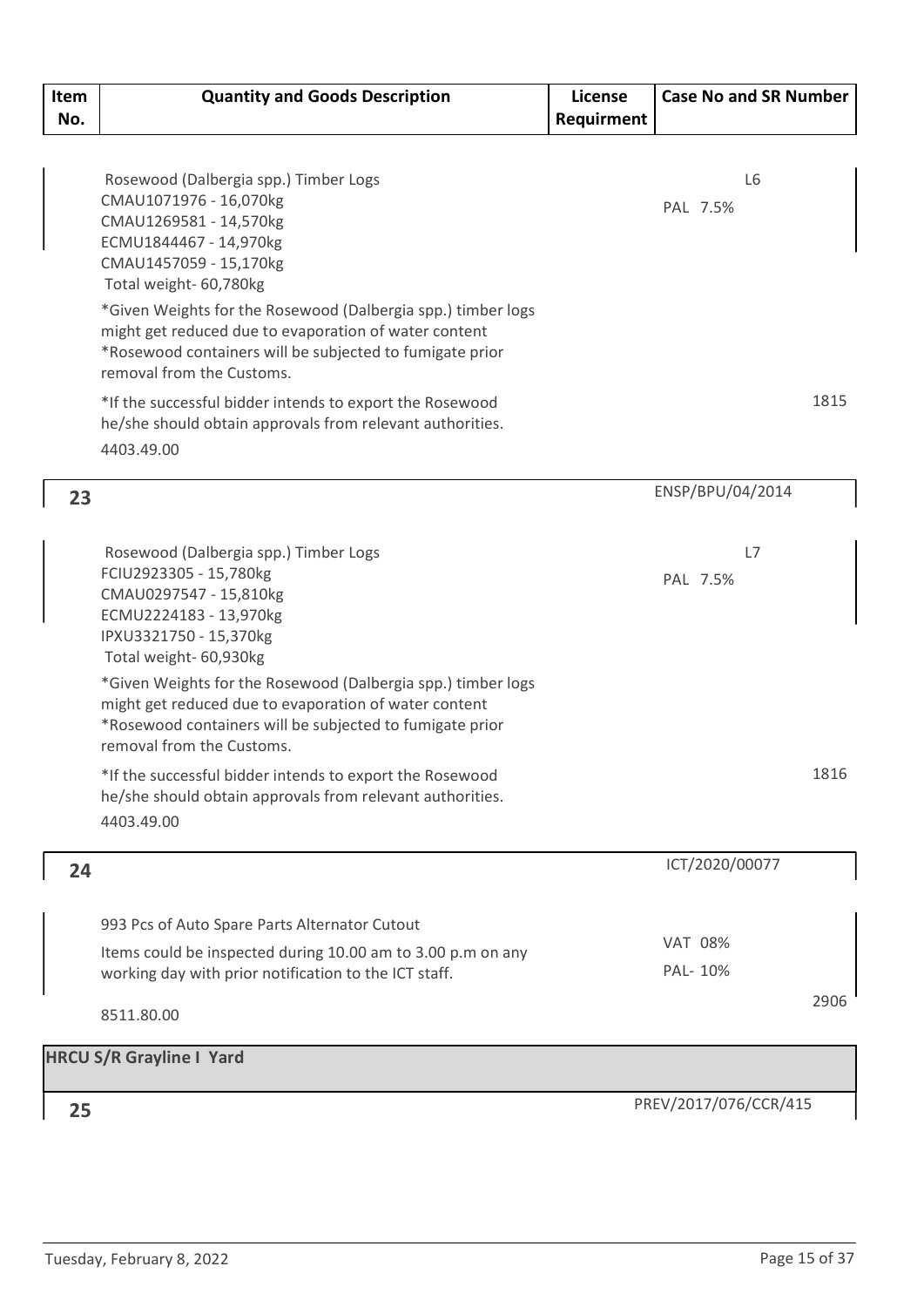| Item<br>No. | <b>Quantity and Goods Description</b>                                                                          | License<br>Requirment | <b>Case No and SR Number</b>      |
|-------------|----------------------------------------------------------------------------------------------------------------|-----------------------|-----------------------------------|
|             |                                                                                                                |                       |                                   |
|             | 500 Pairs of Slipper Sole                                                                                      |                       | HRC/SR/03/GLI                     |
|             |                                                                                                                |                       | <b>VAT 08%</b><br>2927<br>PAL-10% |
|             | 6406.20.90                                                                                                     |                       |                                   |
|             |                                                                                                                |                       |                                   |
|             |                                                                                                                |                       |                                   |
|             | 457 Pcs of Cloth Hanger                                                                                        |                       | HRC/SR/03/GLI                     |
|             |                                                                                                                |                       | PAL-10%                           |
|             | 3924.90.90                                                                                                     |                       | 2927<br><b>VAT 08%</b>            |
|             | JCT Oil bank, colombo 15                                                                                       |                       |                                   |
|             |                                                                                                                |                       |                                   |
| 26          |                                                                                                                |                       | INDS/PRJ/2021/0001                |
|             |                                                                                                                |                       |                                   |
|             | 15.061 MT of Low Sulphur Oil 380 CST                                                                           | ICL                   |                                   |
|             |                                                                                                                |                       | PAL 7.5%                          |
|             | Only Bunker Licence holders who registered under the<br>Ministry of Energy can obtain bid forms for this item. |                       | 3025                              |
|             | 2710.19.60                                                                                                     |                       |                                   |
|             |                                                                                                                |                       |                                   |
|             | <b>National Gem and Jewelley Authority</b>                                                                     |                       |                                   |
| 27          |                                                                                                                |                       |                                   |
|             |                                                                                                                |                       |                                   |
|             | 01 Lot of Rough Peridot                                                                                        |                       | AWB No. 683-140-25560             |
|             |                                                                                                                |                       |                                   |
|             | 7103.10                                                                                                        |                       | 2965                              |
|             |                                                                                                                |                       |                                   |
| 28          |                                                                                                                |                       |                                   |
|             |                                                                                                                |                       |                                   |
|             | 01 Lot of Amethyst                                                                                             |                       | Lanka Gem & Jewellery             |
|             | 01 Lot of Moon stones                                                                                          |                       |                                   |
|             |                                                                                                                |                       |                                   |
|             | 7103.99                                                                                                        |                       | 2967                              |
|             |                                                                                                                |                       |                                   |
| 29          |                                                                                                                |                       |                                   |
|             |                                                                                                                |                       |                                   |
|             | 01 Lot of Rough Sapphire                                                                                       |                       | BIA/SR/7086 4/03/2005             |
|             |                                                                                                                |                       |                                   |
|             | 7103.10                                                                                                        |                       | 2968                              |
|             |                                                                                                                |                       |                                   |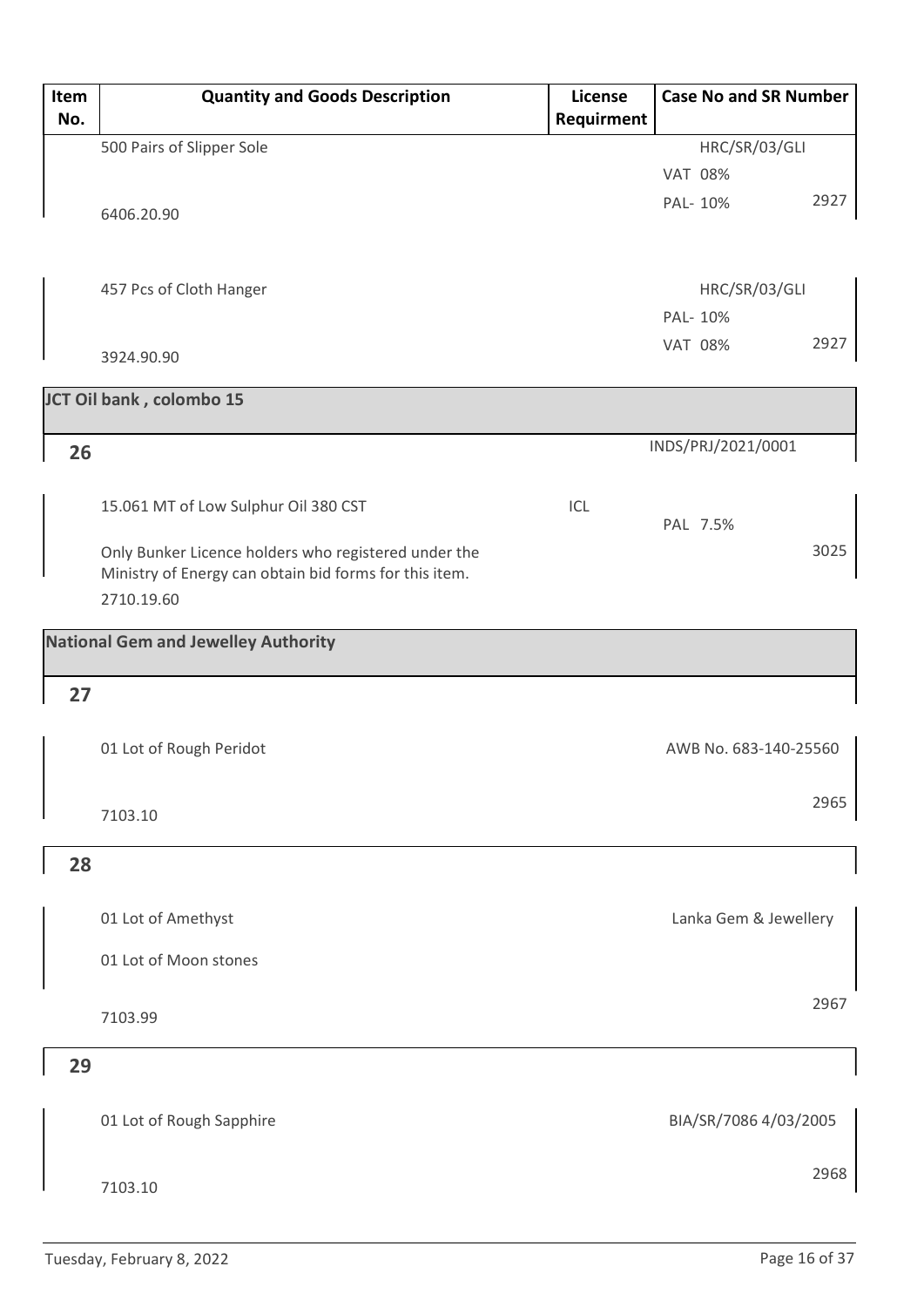| Item<br>No. | <b>Quantity and Goods Description</b> | License<br>Requirment | <b>Case No and SR Number</b>               |
|-------------|---------------------------------------|-----------------------|--------------------------------------------|
| 30          |                                       |                       |                                            |
|             | 01 lot of Rough Sapphire              |                       | Trinity gems                               |
|             | 7103.10                               |                       | 2971                                       |
| 31          |                                       |                       |                                            |
|             | 01 Lot of Rough Topaz                 |                       | B.T. Monty                                 |
|             | 7103.10                               |                       | 2973                                       |
| 32          |                                       |                       |                                            |
|             | 01 Lot of Blue Topaz Rough            |                       | AMSND 618-2418-2012                        |
|             | 7103.10                               |                       | 2974                                       |
| 33          |                                       |                       |                                            |
|             | 01 Lot of white Topaz                 |                       | T-038 7/1/2003                             |
|             | 7103.99                               |                       | 2975                                       |
| 34          |                                       |                       |                                            |
|             | 01 Lot of Mixed Geuda Katta           |                       | Mixed Geuda Katta taken<br>over from 96 kg |
|             | 7103.10                               |                       | 2976                                       |
| 35          |                                       |                       |                                            |
|             | 01 Lot of Amethyst Rough              |                       | 21750371123 AWB                            |
|             | 7103.10                               |                       | 2980                                       |
| 36          |                                       |                       |                                            |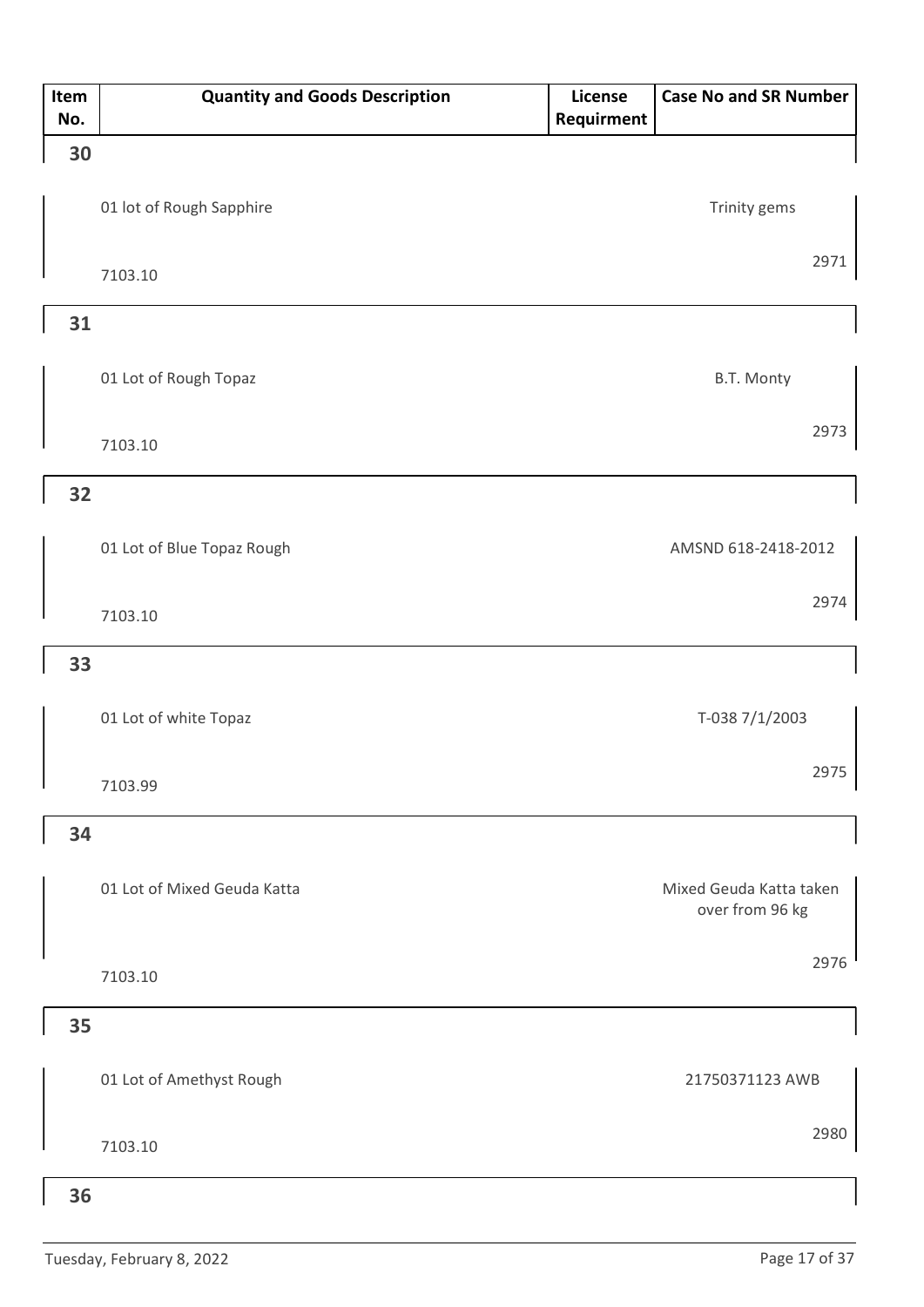| Item | <b>Quantity and Goods Description</b> | License    | <b>Case No and SR Number</b> |      |
|------|---------------------------------------|------------|------------------------------|------|
| No.  |                                       | Requirment |                              |      |
|      | 01 Lot of Rough Corundum              |            | NI97 17/02/2000              |      |
|      |                                       |            |                              |      |
|      | 7103.10                               |            |                              | 2981 |
|      |                                       |            |                              |      |
| 37   |                                       |            |                              |      |
|      |                                       |            |                              |      |
|      | 01 Lot of Rough Corundum              |            | AM-S.H.A Enterprises         |      |
|      |                                       |            |                              | 2982 |
|      | 7103.10                               |            |                              |      |
| 38   |                                       |            |                              |      |
|      |                                       |            |                              |      |
|      | 01 Lot of Corundum Rough              |            | NI462 29/06/2001             |      |
|      |                                       |            |                              |      |
|      | 7103.10.00                            |            |                              | 2984 |
|      |                                       |            |                              |      |
|      | NNR- Baggage Warehouse Peliyagoda     |            |                              |      |
|      |                                       |            | PREV/0013/2017/CCR/0110      |      |
| 39   |                                       |            |                              |      |
|      | 1570 Pairs of Ladies Slippers         |            | BO/NNR/SR/29/2018            |      |
|      |                                       |            | <b>VAT 08%</b>               |      |
|      |                                       |            |                              | 2585 |
|      | 6402.99.00                            |            |                              |      |
|      |                                       |            |                              |      |
|      | 240 Pairs of Slippers                 |            | BO/NNR/SR/29/2018            |      |
|      |                                       |            | <b>VAT 08%</b>               |      |
|      | 6402.99.00                            |            |                              | 2585 |
|      |                                       |            |                              |      |
|      |                                       |            |                              |      |
|      | 1142 Pairs of Baby Girl Shoes         |            | BO/NNR/SR/29/2018            |      |
|      |                                       |            | <b>VAT 08%</b>               |      |
|      | 6402.91.00                            |            |                              | 2585 |
|      |                                       |            |                              |      |
|      |                                       |            |                              |      |
|      | 36 Pairs of Boy Chapples              |            | BO/NNR/SR/29/2018            |      |
|      |                                       |            | VAT 08%                      | 2585 |
|      | 6402.99.00                            |            |                              |      |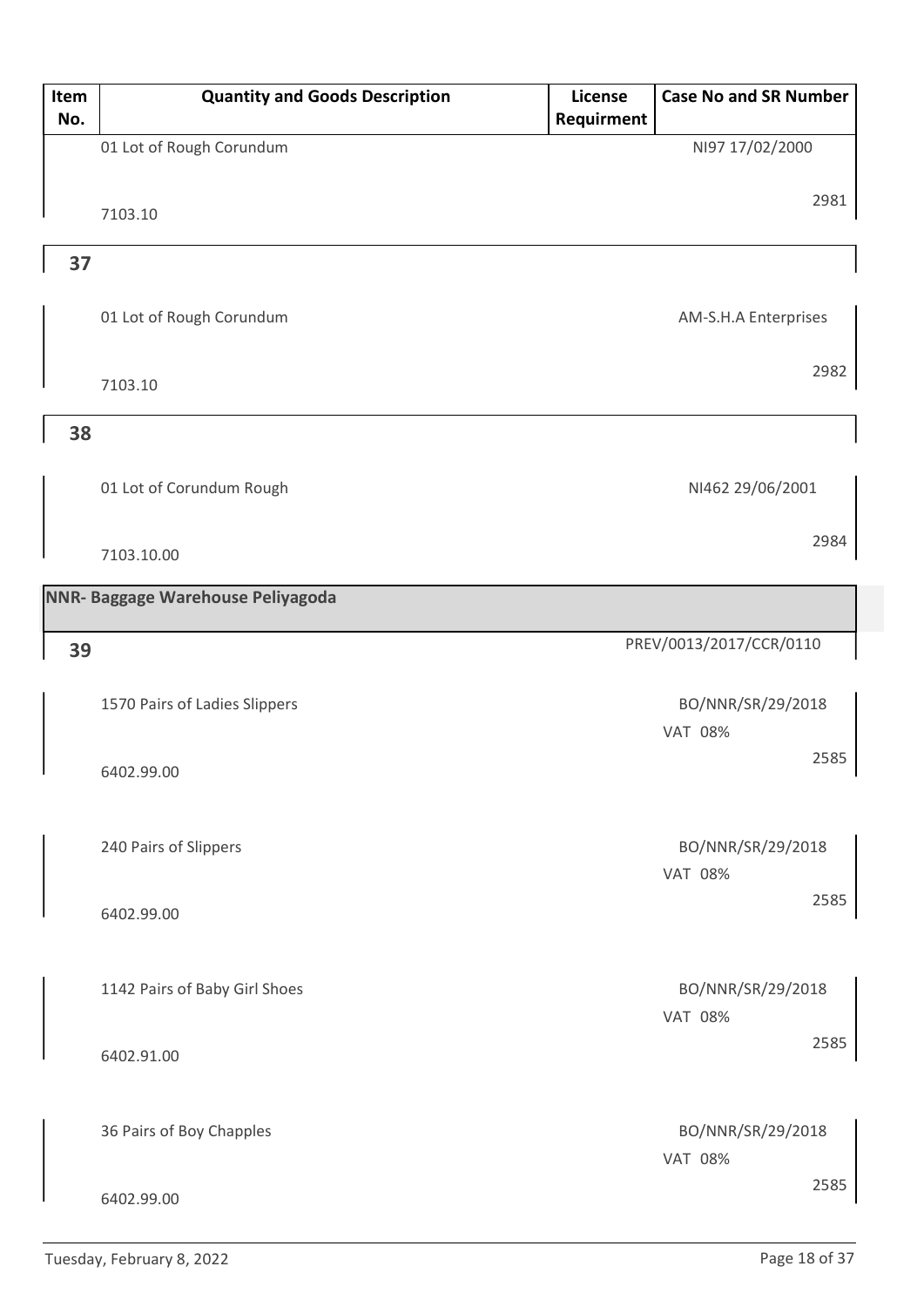| Item<br>No. | <b>Quantity and Goods Description</b>                                                     | <b>License</b><br>Requirment | <b>Case No and SR Number</b>                                            |
|-------------|-------------------------------------------------------------------------------------------|------------------------------|-------------------------------------------------------------------------|
|             | 112 Pairs of Boy Shoes                                                                    |                              | BO/NNR/SR/29/2018<br><b>VAT 08%</b>                                     |
|             | 6402.91.00                                                                                |                              | 2585                                                                    |
| 40          |                                                                                           |                              | BO/NNR/SR/137/2020 SEGU 2041076                                         |
|             | 494,000 Pcs of "MAX POWER Heavy Duty" Brand AAA Size<br>batteries<br>Expiry Date: 12.2022 | <b>SLSI</b>                  | BO/NNR/SR/137/2020<br>SEGU 2041076<br>PAL 05%<br><b>VAT 08%</b><br>2884 |
|             | 8506.10.90                                                                                |                              |                                                                         |
| 41          |                                                                                           |                              |                                                                         |
|             | 16,000 nos of Phone Covers                                                                |                              | BO/ NNR/ 208/ 2020<br>PAL- 10%                                          |
|             | 3926.90.99                                                                                |                              | 3014<br><b>VAT 08%</b>                                                  |
|             | <b>Port Control Unit</b>                                                                  |                              |                                                                         |
| 42          |                                                                                           |                              | ENSP/PCU/2020/0030/CCR/1301                                             |
|             | 95 Units of Mobile Phones                                                                 | ICL<br><b>TRC</b>            | PAL 05%<br>2944                                                         |
|             | 8517.12.20                                                                                |                              |                                                                         |
| 43          |                                                                                           |                              | ENSP/PCU/2020/00032/CCR/01303                                           |
|             | 360 Units of Mobile Phones without batteries                                              | ICL<br><b>TRC</b>            | PAL 05%<br>2945                                                         |
|             | 8517.12.20                                                                                |                              |                                                                         |
|             | <b>RCT Orugodawatta</b>                                                                   |                              |                                                                         |
| 44          |                                                                                           |                              | CINT/2018/002/CCR/01435                                                 |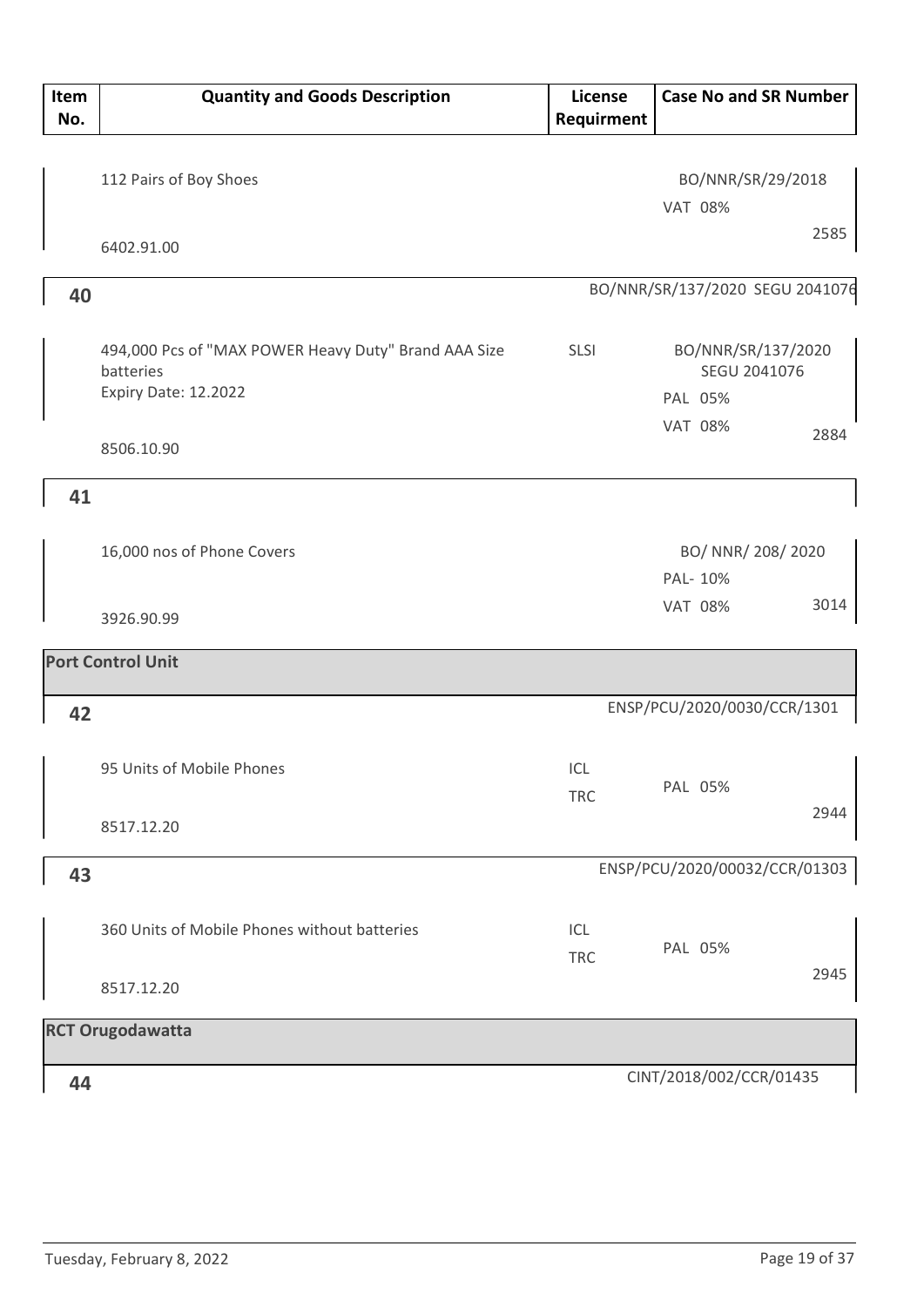| Item |     | <b>Quantity and Goods Description</b>                                                                                                                                                 | License    | <b>Case No and SR Number</b> |
|------|-----|---------------------------------------------------------------------------------------------------------------------------------------------------------------------------------------|------------|------------------------------|
|      | No. |                                                                                                                                                                                       | Requirment |                              |
|      |     | 21280 Kg of Quartz Powder (India)                                                                                                                                                     |            | JFSU0225217 (1*40')          |
|      |     | * Samples can be inspected at Central Investigation Unit (CIU),                                                                                                                       |            | <b>VAT 08%</b>               |
|      |     | 4th floor, Sri Lanka Customs                                                                                                                                                          |            | PAL-10%                      |
|      |     | 2506.20.00                                                                                                                                                                            |            | 2579                         |
|      | 45  |                                                                                                                                                                                       |            | CRTF/01788/2017              |
|      |     |                                                                                                                                                                                       |            |                              |
|      |     | 27 MT of Brazilian White Crystal Sugar                                                                                                                                                | ICL        |                              |
|      |     | ** Only Registered Licence holders of Ethanol Manufacturers<br>can obtain bid forms on production of proof of above with the<br>approval from the Department of Excise.<br>1701.99.10 |            | 3008                         |
|      | 46  |                                                                                                                                                                                       |            | CRTF/01789/2017              |
|      |     |                                                                                                                                                                                       |            |                              |
|      |     | 27 MT of Brazilian White Crystal Sugar                                                                                                                                                | ICL        |                              |
|      |     | ** Only Registered Licence holders of Ethanol Manufacturers<br>can obtain bid forms on production of proof of above with the<br>approval from the Department of Excise.<br>1701.99.10 |            | 3009                         |
|      | 47  |                                                                                                                                                                                       |            | CRTF/01790/2017              |
|      |     |                                                                                                                                                                                       |            |                              |
|      |     | 52 MT of Brazilian White Crystal Sugar                                                                                                                                                | ICL        |                              |
|      |     | ** Only Registered Licence holders of Ethanol Manufacturers<br>can obtain bid forms on production of proof of above with the<br>approval from the Department of Excise.<br>1701.99.10 |            | 3010                         |
|      | 48  |                                                                                                                                                                                       |            | CRTF/1196/2015               |
|      |     | 01 Unit (12 pcs) of Orian Brand Used Tobacco Processing Plant                                                                                                                         |            |                              |
|      |     | in Dismantle form                                                                                                                                                                     |            | PAL-10%                      |
|      |     | Only regsitered metal processing companies can obtain bid<br>forms for this item                                                                                                      |            | <b>VAT 08%</b>               |
|      |     | This item should be disposed as scrap.<br>7204.49.00                                                                                                                                  |            | 3074                         |
|      |     | <b>RCT Out Panel premises</b>                                                                                                                                                         |            |                              |
|      |     |                                                                                                                                                                                       |            |                              |
|      | 49  |                                                                                                                                                                                       |            | BO/146/2020/CCR/03158        |

Tuesday, February 8, 2022 **Page 20 of 37**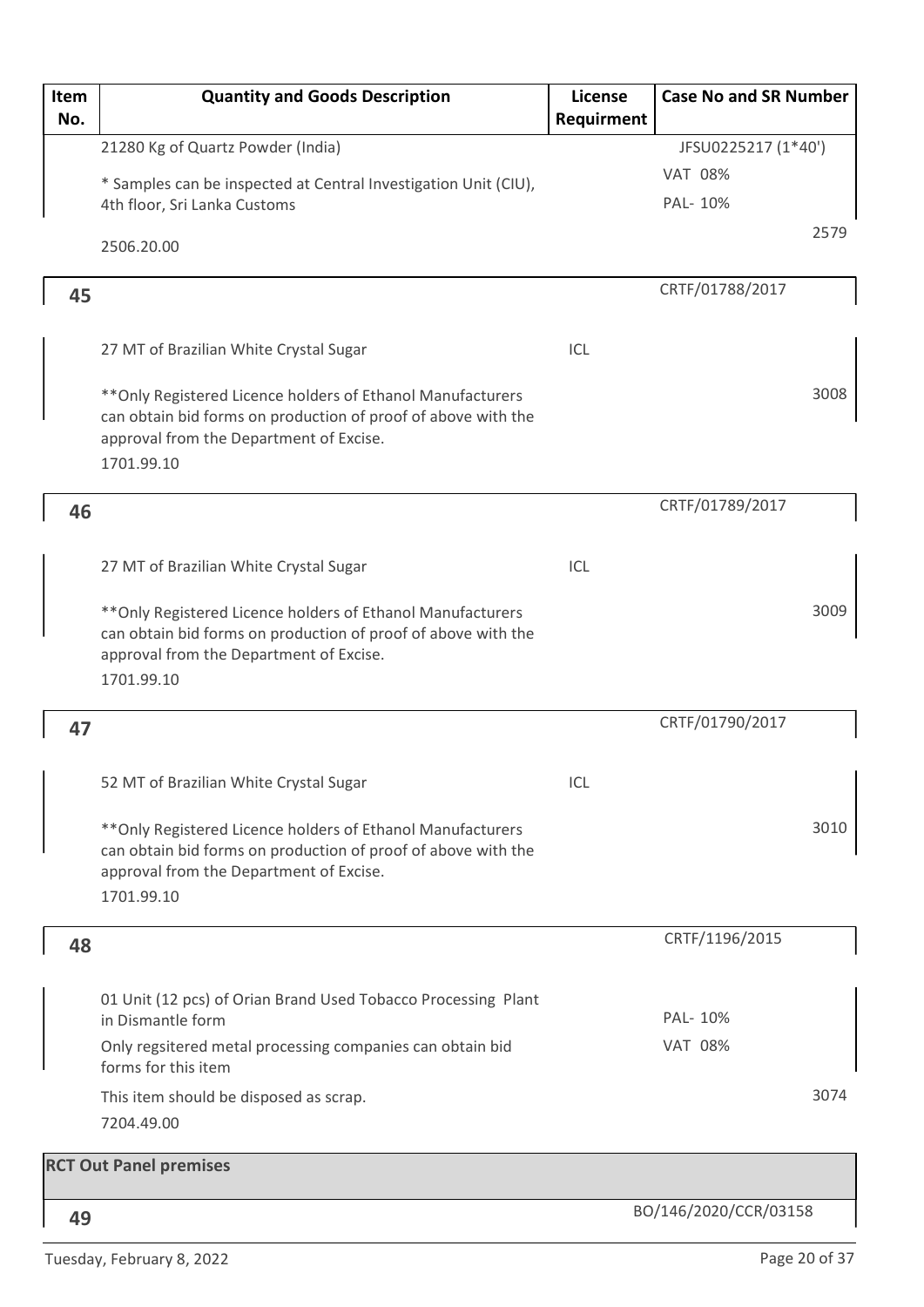| Item<br>No. | <b>Quantity and Goods Description</b>                                                                 | License<br>Requirment | <b>Case No and SR Number</b> |      |
|-------------|-------------------------------------------------------------------------------------------------------|-----------------------|------------------------------|------|
|             |                                                                                                       |                       |                              |      |
|             | 2950 Pcs of T-Shirts                                                                                  |                       | <b>VAT 08%</b>               |      |
|             | 6109.10.00                                                                                            |                       |                              | 2923 |
|             | 3120 Pcs of Shirts                                                                                    |                       | <b>VAT 08%</b>               |      |
|             | 6205.20.19                                                                                            |                       |                              | 2923 |
|             | 950 Pcs of Trousers                                                                                   |                       | <b>VAT 08%</b>               |      |
|             | 365 Pcs of Men Overall                                                                                |                       |                              |      |
|             | 6203.42.19                                                                                            |                       |                              | 2923 |
|             | 4500 pcs of Pillow cover                                                                              |                       | <b>VAT 08%</b>               |      |
|             | 6302.31.90                                                                                            |                       |                              | 2923 |
|             | The goods can be inspected between 11.00 a.m. to 2.00 p.m.<br>in week days at RCT Out Panel Premises. |                       |                              |      |
|             |                                                                                                       |                       |                              | 2923 |
|             | RTF GCEU, PBEU, RCT, Orugodawatta                                                                     |                       |                              |      |
| 50          |                                                                                                       |                       | CRTF/1188/2019               |      |
|             | 1144 Pcs of Baby Shoes                                                                                |                       | R/530/2019<br><b>VAT 08%</b> |      |
|             | 6405.20.00                                                                                            |                       |                              | 2636 |
|             | 524 Pcs of Baby Shoes with socks                                                                      |                       | R/531/2019                   |      |
|             | 6405.20.00                                                                                            |                       | <b>VAT 08%</b>               | 2636 |
| 51          |                                                                                                       |                       | CRTF/1084/2019               |      |

Tuesday, February 8, 2022 Page 21 of 37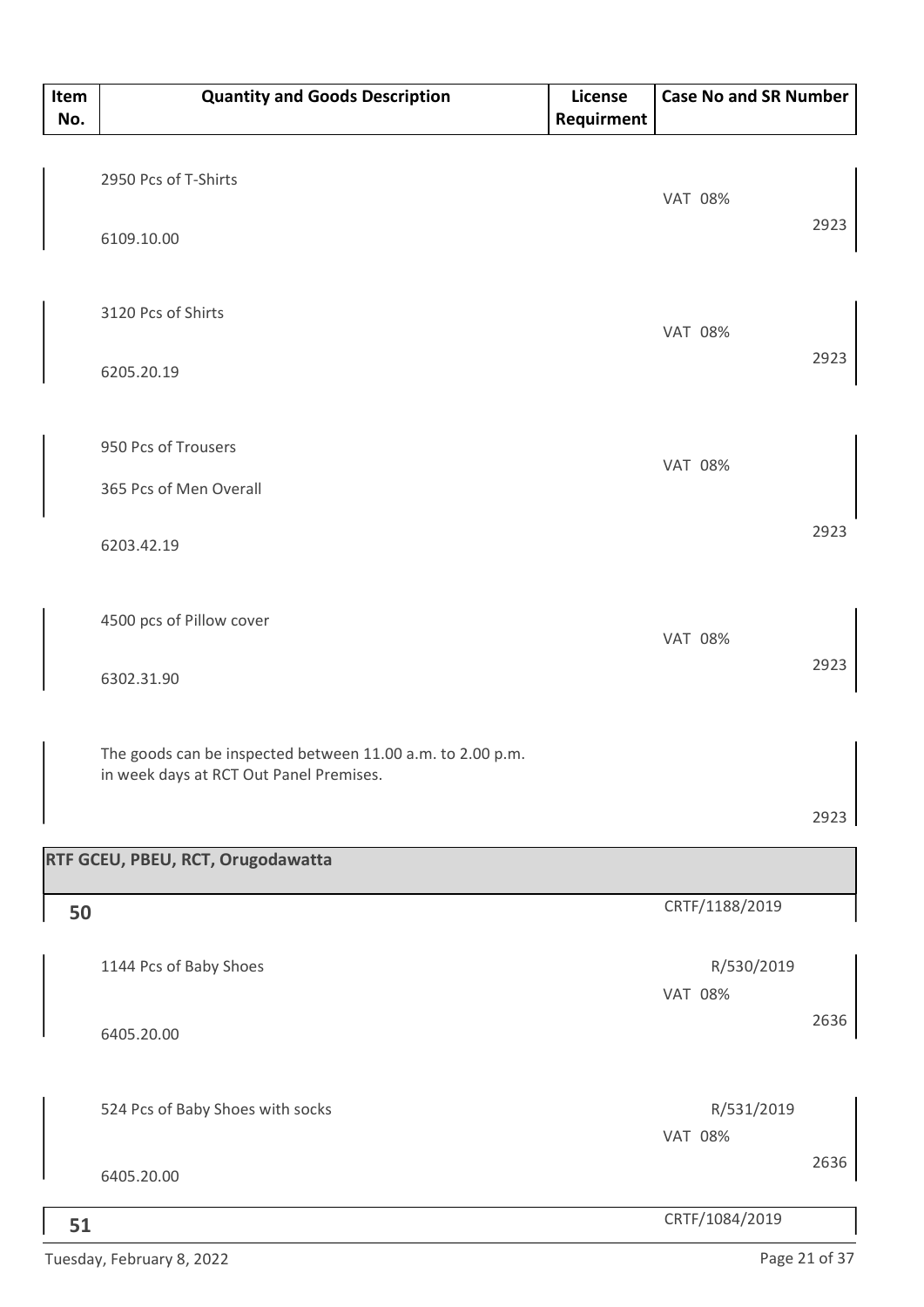| Item<br>No. | <b>Quantity and Goods Description</b>   | <b>License</b><br>Requirment | <b>Case No and SR Number</b>               |      |
|-------------|-----------------------------------------|------------------------------|--------------------------------------------|------|
|             | 110 Pcs of Ladies Shoes                 |                              | R/436/2019                                 |      |
|             |                                         |                              | <b>VAT 08%</b>                             |      |
|             | 6404.19.00                              |                              |                                            | 2637 |
| 52          |                                         |                              | CRTF/2020/00868/CCR/02502<br>CRTF/589/2020 |      |
|             | 36 Pcs of Walky Talky (without Battery) | ICL<br><b>MOD</b>            | RTF/SR<br>R/242/2020                       |      |
|             | 8517.62.90                              | <b>TRC</b>                   | PAL-10%<br><b>VAT 08%</b>                  | 2802 |
| 53          |                                         |                              | CRTF/0911/2018                             |      |
|             | 576 pairs of Baby Slippers              |                              | Mobile 02<br>R/487/2018                    |      |
|             | 6405.90.00                              |                              | <b>VAT 08%</b>                             | 2872 |
| 54          |                                         |                              | CRTF/0698/2020<br>RTF/SAL/100/2020         |      |
|             | 05 Pcs of Amazon Fire TV Stick          |                              | R/352/2020<br><b>VAT 08%</b>               |      |
|             | 8529.90.00                              |                              | PAL-10%                                    | 2878 |
|             | 36 Pcs (1Kg Tin) of Bearing Grease      |                              | R/353/2020<br><b>VAT 08%</b>               |      |
|             | 3403.99.10                              |                              | PAL-10%                                    | 2878 |
| 55          |                                         |                              | R/76/2021/CRTF<br>RTF/SAL/18/2021          |      |
|             | 6500 units of pillow cases              |                              | R/76/2021<br>Mobile 02                     |      |
|             | 6304.93.90                              |                              | <b>VAT 08%</b>                             | 2904 |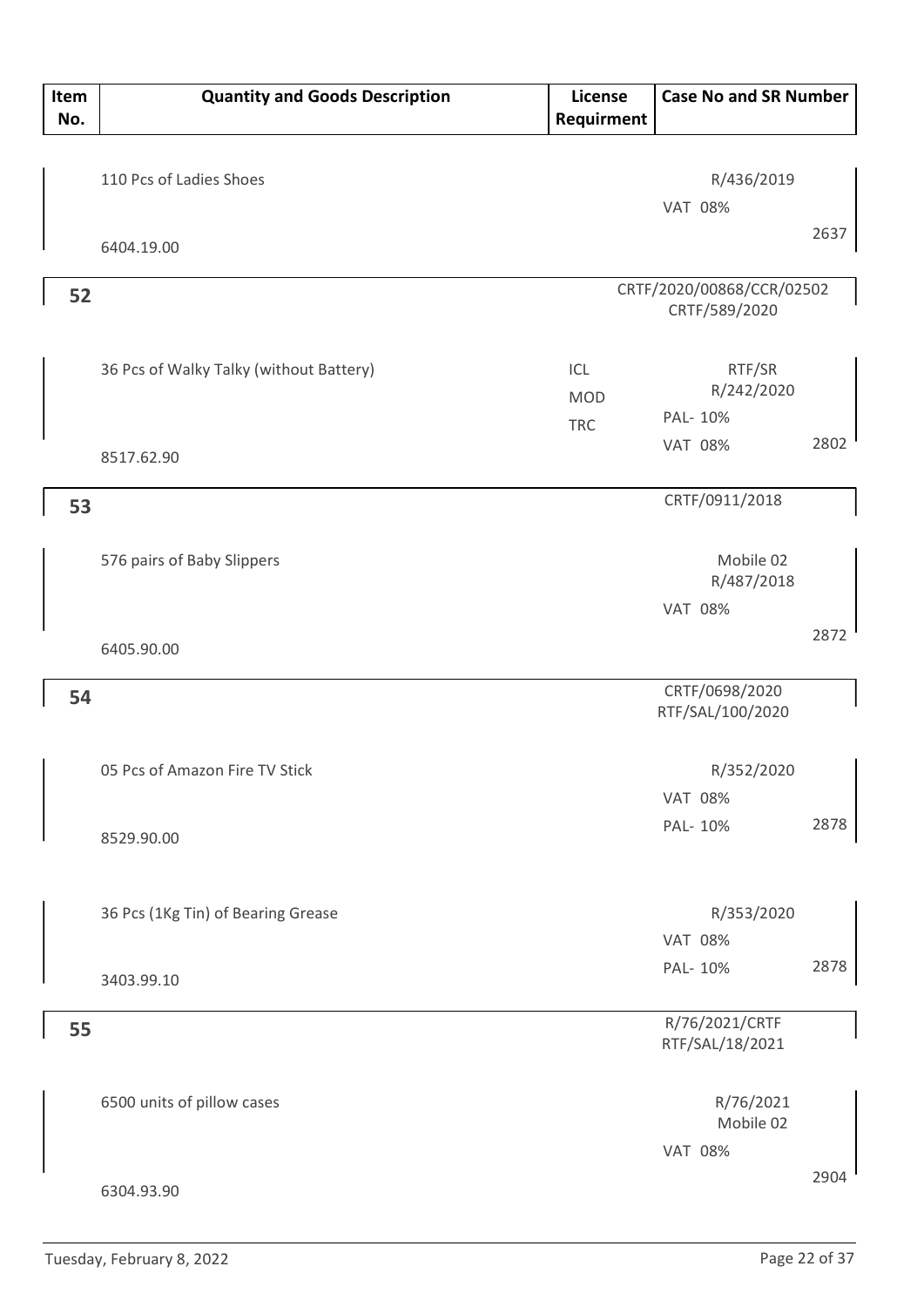| Item | <b>Quantity and Goods Description</b>                                                                                    | License    | <b>Case No and SR Number</b> |
|------|--------------------------------------------------------------------------------------------------------------------------|------------|------------------------------|
| No.  |                                                                                                                          | Requirment |                              |
| 56   |                                                                                                                          |            | BO/002/2021/CCR/00443        |
|      |                                                                                                                          |            |                              |
|      | 60 Units of Fishing Nets (Monofilament)                                                                                  | ICL        | RCT Baggage Yard             |
|      |                                                                                                                          |            | <b>VAT 08%</b>               |
|      |                                                                                                                          |            | 3020                         |
|      | 5608.11.10                                                                                                               |            |                              |
| 57   |                                                                                                                          |            | BO/002/2021/CCR/00443        |
|      |                                                                                                                          |            |                              |
|      | 110 Kg of Dog Foods                                                                                                      | ICL        | RCT Baggage Yard             |
|      |                                                                                                                          |            | PAL-10%                      |
|      | The Successful Bidder should be provide approval from the<br>Department of Animal Production and Health to release above |            | <b>VAT 08%</b>               |
|      | item.                                                                                                                    |            |                              |
|      |                                                                                                                          |            | 3021                         |
|      | 2309.10.00                                                                                                               |            |                              |
| 58   |                                                                                                                          |            | CRTF/00831/2018              |
|      |                                                                                                                          |            |                              |
|      | 50 Pcs of Metal Casing for Out door Units of A/C (Model:                                                                 |            | R/460/2021                   |
|      | MFOINVO-12)                                                                                                              |            | PAL 05%                      |
|      | with marks & numbers printed on the carton "Frostaire"                                                                   |            | <b>VAT 08%</b>               |
|      | "Inverter" "DC INVERTER" "SPLIT TYPE AIR CONDITIONER                                                                     |            |                              |
|      | OUTDOOR UNIT" "MFOINVO-12"                                                                                               |            |                              |
|      | 50 Pcs of Compressor for Air Conditioner "GMCC" Brand,                                                                   |            |                              |
|      | Refrigerent R410A<br>(Model: MFOINVO-12)                                                                                 |            |                              |
|      |                                                                                                                          |            |                              |
|      | 50 Pcs of Remote Controllers (Model: MFOINVO-12)                                                                         |            |                              |
|      | 50 Pcs of Casing for in door unit of A/C (Model: MFOINVO-12)                                                             |            | 3052                         |
|      | with marks & numbers printed on the carton "Frostaire"                                                                   |            |                              |
|      | "Inverter" "DC INVERTER" "MFOINVO-12" "SPLIT TYPE AIR                                                                    |            |                              |
|      | <b>CONDITIONER INDOOR UNIT"</b>                                                                                          |            |                              |
|      | 8415.10.22                                                                                                               |            |                              |
|      |                                                                                                                          |            |                              |
|      | 50 Pcs of Copper Tubes (Model: MFOINVO-12)                                                                               |            |                              |
|      |                                                                                                                          |            | PAL- 10%                     |
|      | with marks & numbers "5m PIPE" Nuts specification of liquid                                                              |            | <b>VAT 08%</b>               |
|      | pipes : 7/16"-20UNF" " Nuts specification of gas pipes : 34 " -<br><b>16UNF"</b>                                         |            |                              |
|      |                                                                                                                          |            |                              |
|      | 7411.29.00                                                                                                               |            | 3052                         |
|      |                                                                                                                          |            |                              |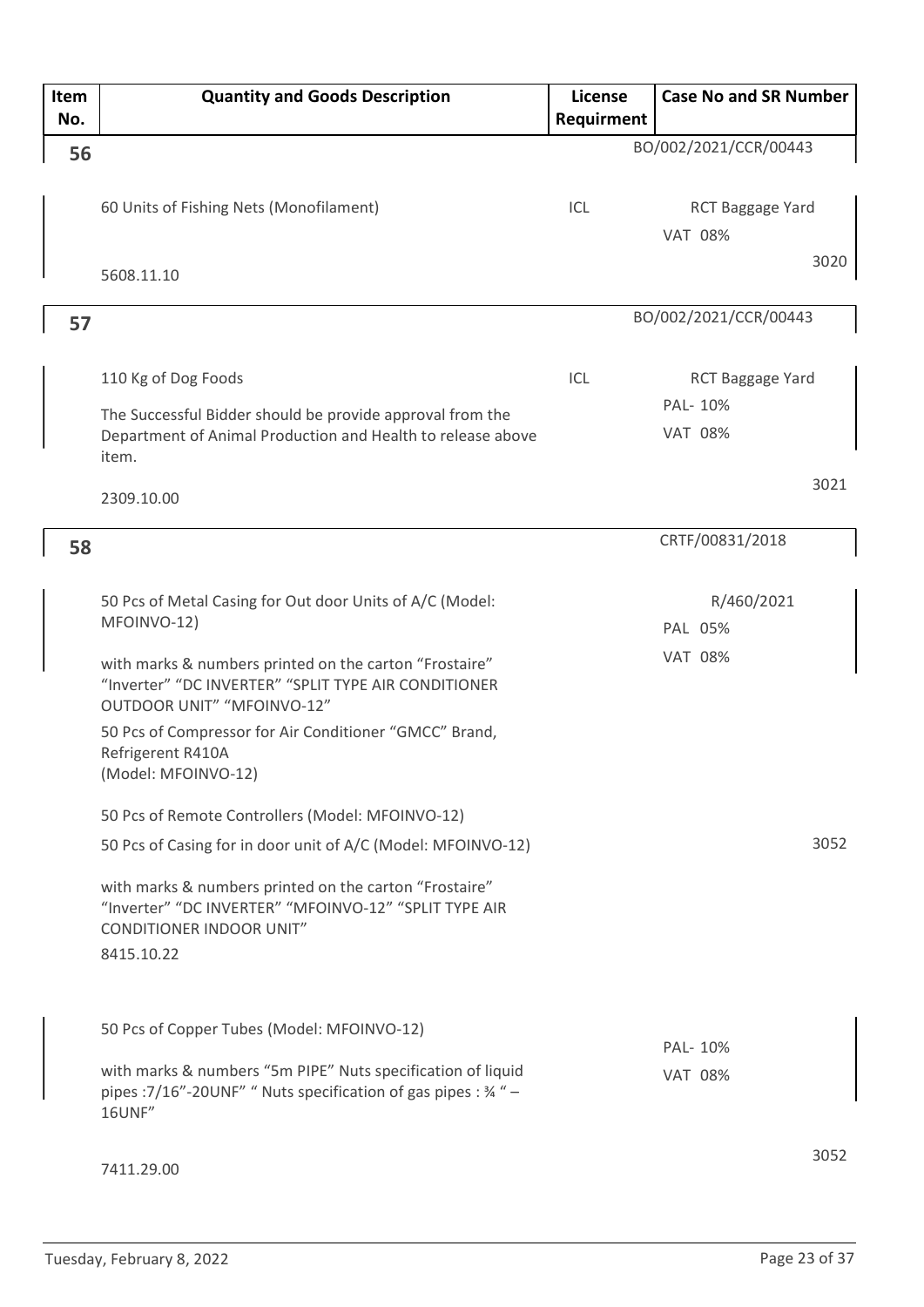| Item | <b>Quantity and Goods Description</b>               | License    | <b>Case No and SR Number</b> |      |
|------|-----------------------------------------------------|------------|------------------------------|------|
| No.  |                                                     | Requirment |                              |      |
|      | 225 Pcs of Rubber Controllers (Model: MFOINVO)      |            |                              |      |
|      |                                                     |            | PAL-10%                      |      |
|      | 4016.99.90                                          |            | <b>VAT 08%</b>               | 3052 |
|      |                                                     |            |                              |      |
|      |                                                     |            |                              |      |
|      | 75 Pcs of Thermostats (Model: MFOINVO)              |            |                              |      |
|      |                                                     |            | PAL 05%                      |      |
|      | 9032.10.00                                          |            |                              | 3052 |
|      |                                                     |            |                              |      |
|      |                                                     |            |                              |      |
|      | 75 Pcs of Terminal Cover Comprssor (Model: MFOINVO) |            |                              |      |
|      |                                                     |            | PAL 05%                      |      |
|      | 8415.90.90                                          |            | <b>VAT 08%</b>               | 3052 |
|      |                                                     |            |                              |      |
|      |                                                     |            |                              |      |
|      | 75 Pcs of Gaskets (Model: MFOINVO)                  |            |                              |      |
|      |                                                     |            | PAL 05%                      |      |
|      | 8484.20.00                                          |            | <b>VAT 08%</b>               | 3052 |
|      |                                                     |            |                              |      |
|      |                                                     |            |                              |      |
|      | 75 Pcs of Rubber washers (Model: MFOINVO)           |            |                              |      |
|      |                                                     |            | PAL-10%                      |      |
|      | 4016.99.90                                          |            | <b>VAT 08%</b>               | 3052 |
|      |                                                     |            |                              |      |
|      |                                                     |            |                              |      |
|      | 75 Pcs of Sleeves (Model: MFOINVO)                  |            |                              |      |
|      |                                                     |            | PAL-10%                      |      |
|      |                                                     |            | <b>VAT 08%</b>               | 3052 |
|      | 7326.90.90                                          |            |                              |      |
|      |                                                     |            |                              |      |
|      |                                                     |            |                              |      |
|      | 75 Pcs of Terminal Nuts (Model: MFOINVO)            |            | PAL-10%                      |      |
|      |                                                     |            | <b>VAT 08%</b>               | 3052 |
|      | 7318.15.00                                          |            |                              |      |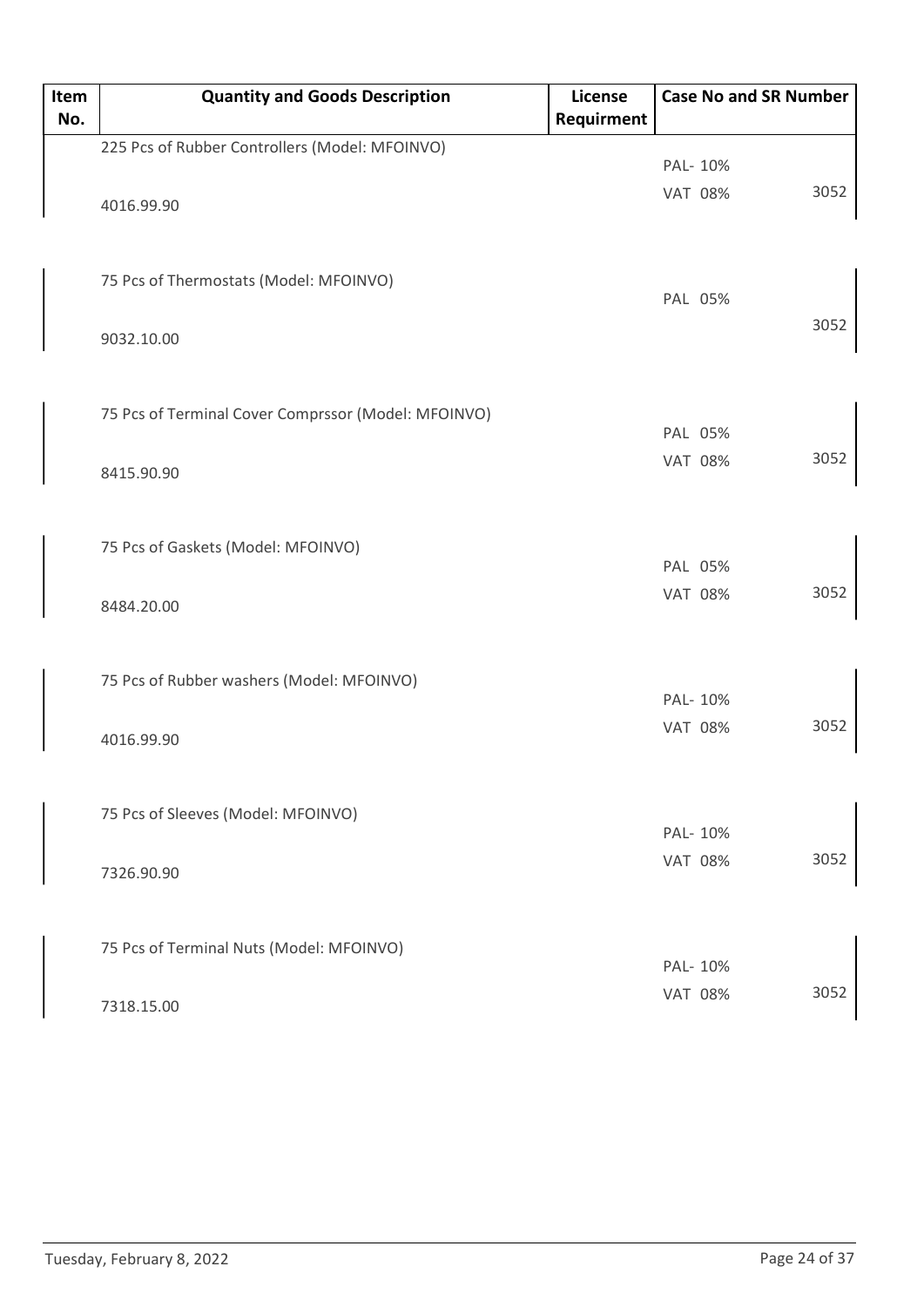| Item | <b>Quantity and Goods Description</b>                                                                                                                           | <b>License</b> |                | <b>Case No and SR Number</b> |      |
|------|-----------------------------------------------------------------------------------------------------------------------------------------------------------------|----------------|----------------|------------------------------|------|
| No.  |                                                                                                                                                                 | Requirment     |                |                              |      |
|      | 50 Pcs of Metal Casings for Outdoor Unit of A/C (Model:                                                                                                         |                |                | PAL 05%                      |      |
|      | MFOINVO-18)                                                                                                                                                     |                |                |                              |      |
|      | with marks & numbers printed on the carton "Frostaire"<br>"Inverter" "DC INVERTER" "SPLIT TYPE AIR CONDITIONER<br><b>OUTDOOR UNIT" MFOINVO-18"</b>              |                |                | <b>VAT 08%</b>               |      |
|      | 50 Pcs of Compressors for Air Conditioner "GMCC" Brand,<br>Refrigerent R410A (Model: MFOINVO-18)                                                                |                |                |                              |      |
|      | 50 Pcs of Remote Controllers (Model: MFOINVO-18)                                                                                                                |                |                |                              |      |
|      | 50 Pcs of Casing for in door units of A/C (Model: MFOINVO-18)                                                                                                   |                |                |                              | 3052 |
|      | with marks & numbers printed on the carton "Frostaire"<br>"Inverter" "DC INVERTER" MFOINVO-18" "SPLIT TYPE AIR<br><b>CONDITIONER INDOOR UNIT"</b>               |                |                |                              |      |
|      | 8415.10.23                                                                                                                                                      |                |                |                              |      |
|      |                                                                                                                                                                 |                |                |                              |      |
|      | 50 Pcs of Copper Tubes (Model: MFOINVO-18)                                                                                                                      |                |                | PAL- 10%                     |      |
|      | with marks and numbers "5m PIPE" "Nuts specification of<br>liquid pipe: 7/16 "-20UNF" "Nuts specification of gas pipe: 3/4<br>"-16UNF"                          |                |                | <b>VAT 08%</b>               |      |
|      | 7411.29.00                                                                                                                                                      |                |                |                              | 3052 |
|      |                                                                                                                                                                 |                |                |                              |      |
|      | 75 Pcs of Metal Casing for Out door Units of A/C (Model:<br>MFOINVO-24)                                                                                         |                |                | PAL 05%                      |      |
|      | with marks & numbers printed on the carton "Frostaire"<br>"Inverter" "DC INVERTER" "SPLIT TYPE AIR CONDITIONER<br><b>OUTDOOR UNIT" MFOINVO-24"</b>              |                | <b>VAT 08%</b> |                              |      |
|      | 75 Pcs of Compressors for Air Conditioner "HIGHLY" Brand<br>Refrigerant - R410A (Model: MFOINVO-24)                                                             |                |                |                              |      |
|      | 75 Pcs of Remote Controllers (Model: MFOINVO-24)                                                                                                                |                |                |                              |      |
|      | 75 Pcs of Casing for in door unit of A/C (Model: MFOINVO-24)                                                                                                    |                |                |                              | 3052 |
|      | with marks & numbers printed on the carton "Frostaire"<br>"Inverter" "DC INVERTER" MFOINVO-24" "SPLIT TYPE AIR<br><b>CONDITIONER INDOOR UNIT"</b><br>8415.10.24 |                |                |                              |      |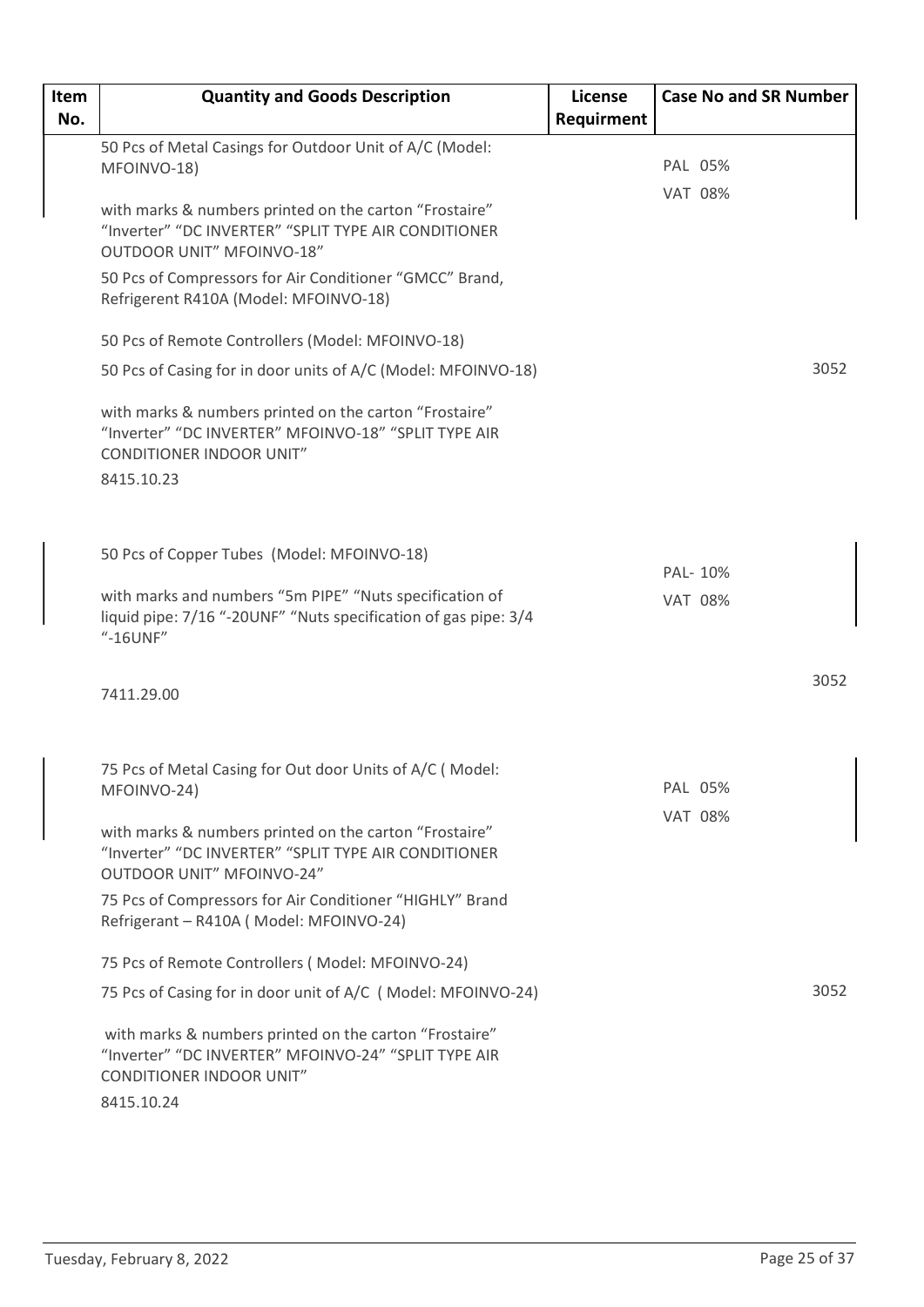| Item<br>No. | <b>Quantity and Goods Description</b>                                                                                        | <b>License</b><br>Requirment | <b>Case No and SR Number</b> |      |
|-------------|------------------------------------------------------------------------------------------------------------------------------|------------------------------|------------------------------|------|
|             | 75 Pcs of Copper Tubes (Model: MFOINVO-24)                                                                                   |                              |                              |      |
|             | with marks and numbers "5m PIPE" "Nuts specification of<br>liquid pipe: 5/8 "-18UNF" Nuts specification of gas pipe : 7/8 "- |                              | PAL- 10%<br><b>VAT 08%</b>   |      |
|             | 14UNF"<br>7411.29.00                                                                                                         |                              |                              | 3052 |
| 59          |                                                                                                                              |                              | CRTF/00830/2018              |      |
|             | 50 Pcs of Indoor Fan Motors (Model: MFOINVO-12)                                                                              |                              | R/461/2021                   |      |
|             | 50 Pcs of Indoor Fan Blade (Model: MFOINVO-12)                                                                               |                              | PAL 05%<br><b>VAT 08%</b>    |      |
|             | 50 Pcs of Fan-Blade (Model: MFOINVO-12)                                                                                      |                              |                              |      |
|             | 50 Pcs of Fan-Motor (Model: MFOINVO-12)                                                                                      |                              |                              |      |
|             | 50 Pcs of Condenser Coil (Model: MFOINVO-12)<br>50 Pcs of Evaporator Gooey (Model: MFOINVO-12)                               |                              |                              |      |
|             | 50 Pcs of Evaporators (Model: MFOINVO-12)                                                                                    |                              |                              |      |
|             | 50 Pcs of Indoor PCB/Electrical Control Assy (Model: MFOINVO-<br>12)                                                         |                              |                              |      |
|             | 50 Pcs of Control Assembly (Model: MFOINVO-12)                                                                               |                              |                              |      |
|             | 8415.90.90                                                                                                                   |                              |                              | 3053 |
|             | 50 Pcs of Indoor Fan Motors (Model: MFOINVO-18)                                                                              |                              | PAL 05%                      |      |
|             | 50 Pcs of Indoor Fan Blowers (Model: MFOINVO-18)                                                                             |                              | <b>VAT 08%</b>               |      |
|             | 50 Pcs of Outdoor Fan Motors (Model: MFOINVO-18)                                                                             |                              |                              |      |
|             | 50 Pcs of Outdoor Fan Blades (Model: MFOINVO-18)                                                                             |                              |                              |      |
|             | 50 Pcs of Condensers (Model: MFOINVO-18)<br>50 Pcs of Evaporator Gooey (Model: MFOINVO-18)                                   |                              |                              |      |
|             | 50 Pcs of Evaporators (Model: MFOINVO-18)                                                                                    |                              |                              |      |
|             | 50 Pcs of Indoor PCB (Model: MFOINVO-18)                                                                                     |                              |                              |      |
|             | 50 Pcs of Outdoor PCB (Model: MFOINVO-18)                                                                                    |                              |                              |      |
|             | 8415.90.90                                                                                                                   |                              |                              | 3053 |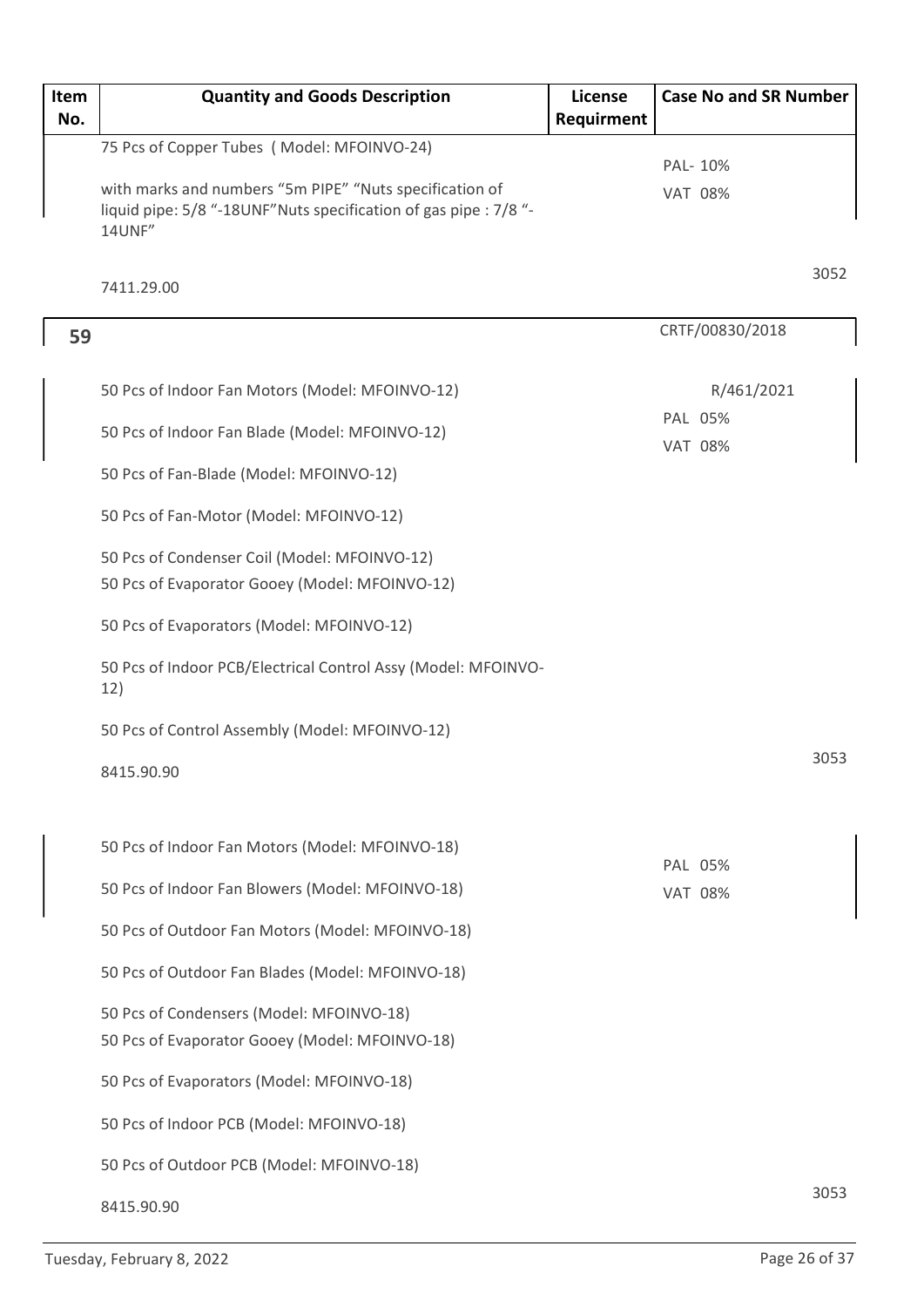| Item<br>No. | <b>Quantity and Goods Description</b>                                 | <b>License</b><br>Requirment | <b>Case No and SR Number</b> |      |
|-------------|-----------------------------------------------------------------------|------------------------------|------------------------------|------|
|             |                                                                       |                              |                              |      |
|             | 75 Pcs of Blower Fan Motors (Model: MFOINVO-24)                       |                              |                              |      |
|             |                                                                       |                              | PAL 05%                      |      |
|             | 75 Pcs of Outdoor Fan Motors (Model: MFOINVO-24)                      |                              | <b>VAT 08%</b>               |      |
|             | 75 Pcs of Outdoor Fan Blades (Model: MFOINVO-24)                      |                              |                              |      |
|             | 75 Pcs of Conenser Coils (Model: MFOINVO-24)                          |                              |                              |      |
|             | 75 Pcs of Evaporator Colis (Model: MFOINVO-24)                        |                              |                              |      |
|             | 75 Pcs of Indoor PCB - Electrical Control Assy (Model:<br>MFOINVO-24) |                              |                              |      |
|             | 75 Pcs of Outdoor PCB- Electrical Control Assy/Control                |                              |                              |      |
|             | Assembly<br>(Model: MFOINVO-24)                                       |                              |                              |      |
|             | 8415.90.90                                                            |                              |                              | 3053 |
|             | 50 Pcs of Drain Tray (Model: MFOINVO-18)                              |                              |                              |      |
|             | 50 Pcs of Cable Clamps (Model: MFOINVO-12)                            |                              | PAL-10%                      |      |
|             |                                                                       |                              | <b>VAT 08%</b>               |      |
|             | 75 Pcs of Drain Tray (Model: MFOINVO-24)                              |                              |                              |      |
|             | 3926.90.99                                                            |                              |                              | 3053 |
|             | 75 Pcs of Stickers with "Fostair" and "Inverter" (Model:              |                              |                              |      |
|             | MFOINVO-24)                                                           |                              | PAL-10%                      |      |
|             | 75 Pcs of Stickers with Specifications (Model: MFOINVO-24)            |                              | <b>VAT 08%</b>               |      |
|             | 75 Pcs of Stickers with Outdoor Wiring Diagram (Model:<br>MFOINVO-24) |                              |                              |      |
|             | 3919.90.90                                                            |                              |                              | 3053 |
|             |                                                                       |                              |                              |      |
|             | 800 Pcs of Sponge (Model: MFOINVO-18)                                 |                              | PAL-10%                      |      |
|             | 1,350 Pcs of Sponge (Model: MFOINVO-24)                               |                              | <b>VAT 08%</b>               |      |
|             | 700 Pcs of Sponge (Model: MFOINVO-12)                                 |                              |                              |      |
|             | 3921.11.90                                                            |                              |                              | 3053 |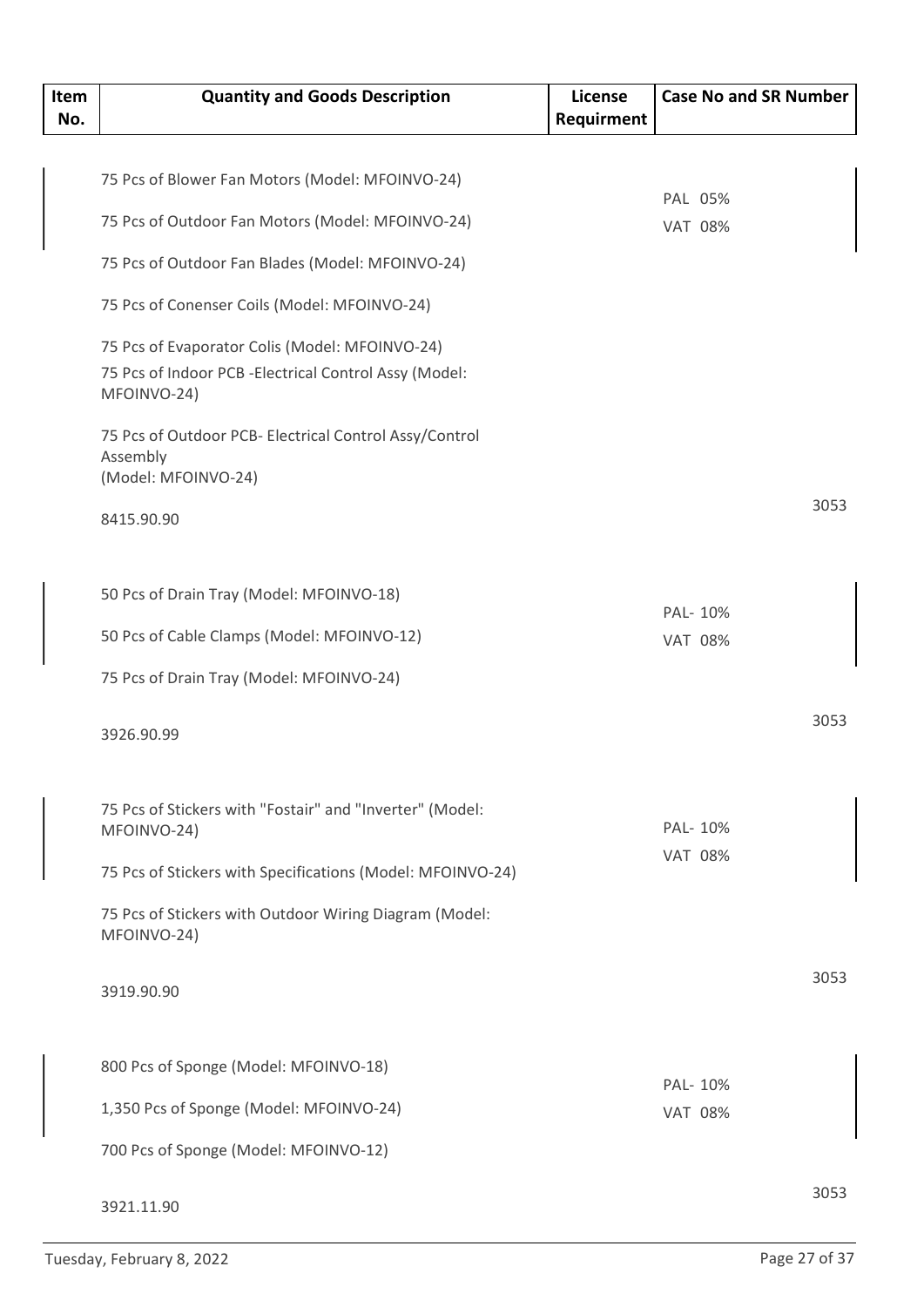| Item<br>No. | <b>Quantity and Goods Description</b>            | License<br>Requirment | <b>Case No and SR Number</b> |      |
|-------------|--------------------------------------------------|-----------------------|------------------------------|------|
|             |                                                  |                       |                              |      |
|             | 75 Pcs of Electric Box Cover (Model: MFOINVO-24) |                       | PAL 05%                      |      |
|             |                                                  |                       | <b>VAT 08%</b>               | 3053 |
|             | 8415.90.90                                       |                       |                              |      |
|             |                                                  |                       |                              |      |
|             | 900 Pcs of Screws (Model: MFOINVO-24)            |                       |                              |      |
|             | 1,200 Pcs of Screws (Model: MFOINVO-12)          |                       | PAL- 10%<br><b>VAT 08%</b>   |      |
|             |                                                  |                       |                              |      |
|             | 550 Pcs of Screws (Model: MFOINVO-18)            |                       |                              |      |
|             | 225 Pcs of Lock ups (Model: MFOINVO-12)          |                       |                              |      |
|             | 125 Pcs of Fan Lockup Nut (Model: MFOINVO-12)    |                       |                              |      |
|             | 500 Pcs of Bolt (Model: MFOINVO-12)              |                       |                              |      |
|             | 1,575 Pcs of Screws (Model: MFOINVO-12)          |                       |                              |      |
|             | 150 Pcs of Lock ups (Model: MFOINVO-12)          |                       |                              | 3053 |
|             | 2,350 Pcs of Screws (Model: MFOINVO-12)          |                       |                              |      |
|             | 7318.15.00                                       |                       |                              |      |
|             |                                                  |                       |                              |      |
|             | 75 Pcs of Bearing Mounts (Model: MFOINVO-24)     |                       |                              |      |
|             |                                                  |                       | PAL-10%                      |      |
|             | 50 Pcs of Bearing Mounts (Model: MFOINVO-12)     |                       | <b>VAT 08%</b>               |      |
|             | 50 Pcs of Bearing Mounts (Model: MFOINVO-18)     |                       |                              |      |
|             |                                                  |                       |                              | 3053 |
|             | 4016.99.90                                       |                       |                              |      |
|             |                                                  |                       |                              |      |
|             | 225 Pcs of Screw Covers (Model: MFOINVO-24)      |                       | PAL-10%                      |      |
|             | 100 Pcs of Screw Covers (Model: MFOINVO-12)      |                       | <b>VAT 08%</b>               |      |
|             | 150 Pcs of Screw Covers (Model: MFOINVO-18)      |                       |                              |      |
|             |                                                  |                       |                              |      |
|             | 3926.90.99                                       |                       |                              | 3053 |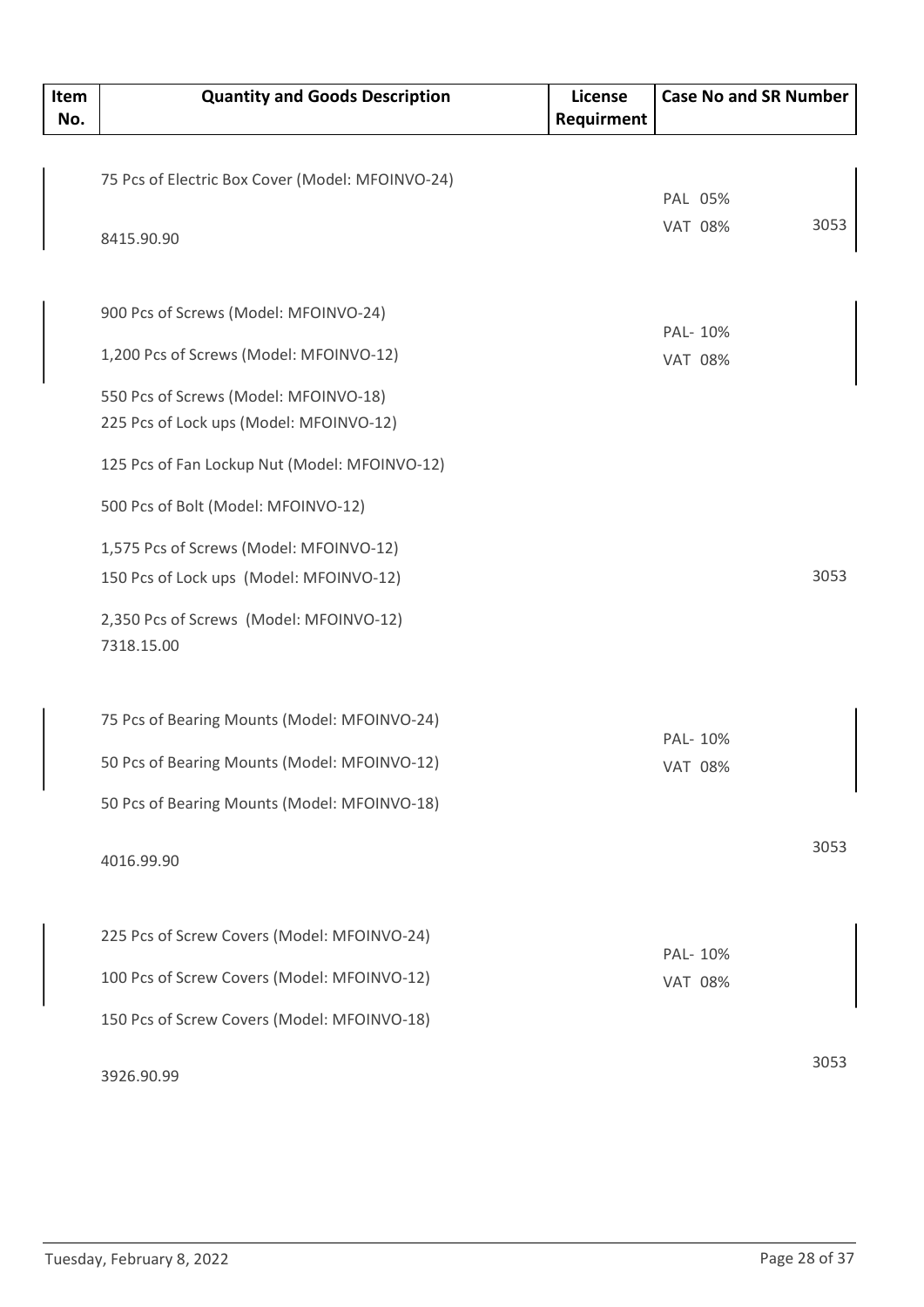| Item<br>No. | <b>Quantity and Goods Description</b>                                    | <b>License</b><br>Requirment | <b>Case No and SR Number</b> |
|-------------|--------------------------------------------------------------------------|------------------------------|------------------------------|
|             | 50 Pcs of Terminal (Model: MFOINVO-18)                                   |                              |                              |
|             |                                                                          |                              | PAL- 10%                     |
|             | 50 Pcs of Terminals (Model: MFOINVO-12)                                  |                              | <b>VAT 08%</b>               |
|             | 50 Pcs of End Plates (Model: MFOINVO-12)                                 |                              |                              |
|             | 7326.90.90                                                               |                              | 3053                         |
|             | 03 Pcs of Main PCB (Model: MFOINVO-24)                                   |                              | PAL 05%                      |
|             | 02 Pcs of Display PCB (Model: MFOINVO-24)                                |                              | <b>VAT 08%</b>               |
|             | 03 Pcs of Vane Motor (Model: MFOINVO-24)                                 |                              |                              |
|             | 50 Pcs of Pipe Filters (Model: MFOINVO-18)                               |                              |                              |
|             | 8415.90.90                                                               |                              | 3053                         |
|             | 75 Pcs of Rating Labels (Model: MFOINVO-24)                              |                              | PAL- 10%                     |
|             | 75 Pcs of Panel Inverter Labeling (Model: MFOINVO-24)                    |                              | <b>VAT 08%</b>               |
|             | 75 Pcs of Warning Labels (Model: MFOINVO-24)                             |                              |                              |
|             | 75 Pcs of Indoor Wiring Diagram Label                                    |                              |                              |
|             | 50 Pcs of Rating Labels (Model: MFOINVO-12)                              |                              |                              |
|             | 50 Pcs of Panel Inverter Labeling (Model: MFOINVO-12)                    |                              |                              |
|             | 50 Pcs of Warning Labels (Model: MFOINVO-12)                             |                              |                              |
|             | 50 Pcs of Indoor Wiring Diagram Labels (Model: MFOINVO-12)               |                              |                              |
|             | 50 Pcs of Rating Labels (Model: MFOINVO-18)                              |                              | 3053                         |
|             | 50 Pcs of Panel Inverter Lables (Model: MFOINVO-18)                      |                              |                              |
|             | 50 Pcs od Warning Labels (Model: MFOINVO-18)                             |                              |                              |
|             | 50 Pcs of Indoor Wiring Diagram Labels (Model: MFOINVO-18)<br>3919.90.90 |                              |                              |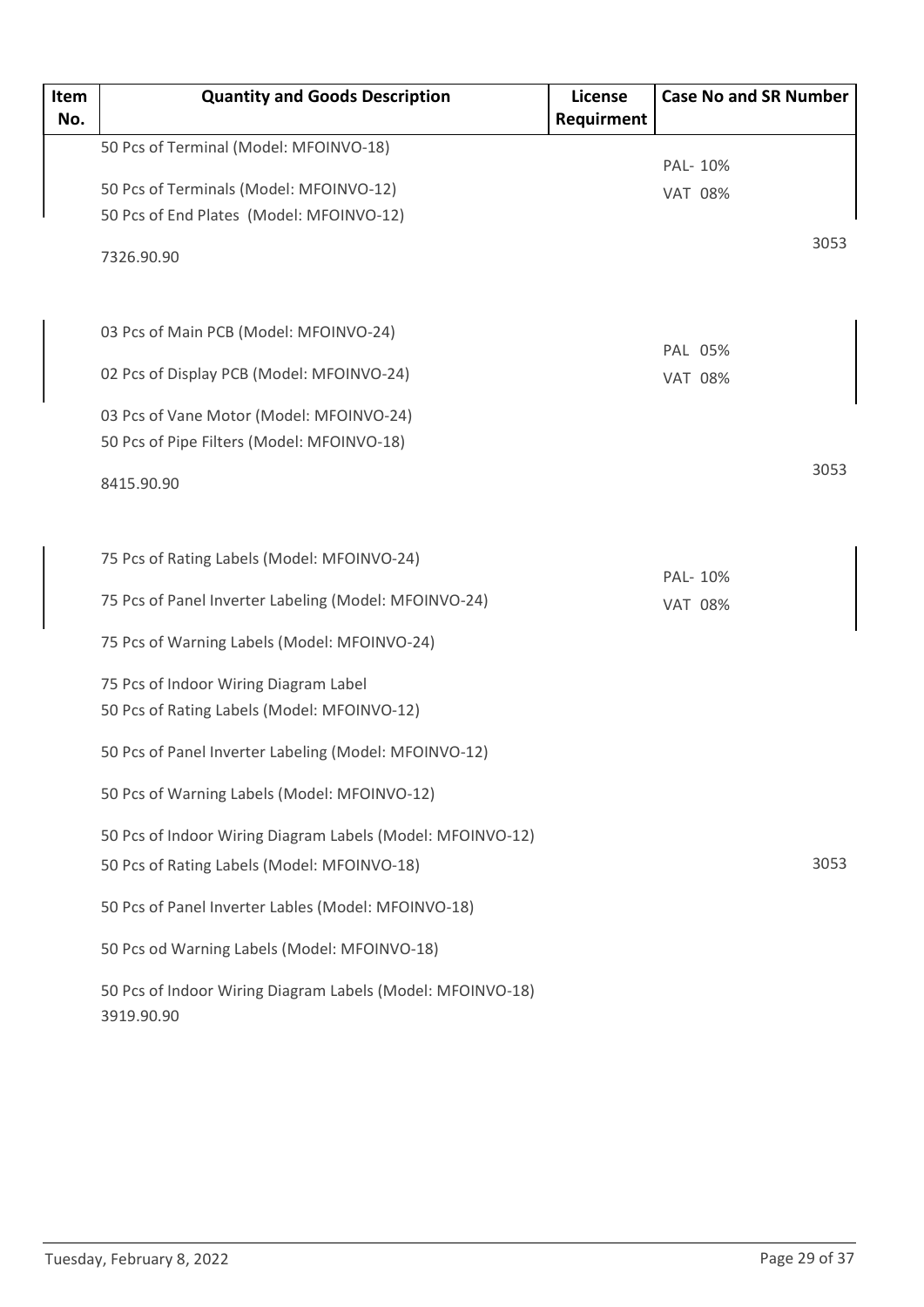| Item<br>No. | <b>Quantity and Goods Description</b>                                                   | License<br>Requirment | <b>Case No and SR Number</b> |
|-------------|-----------------------------------------------------------------------------------------|-----------------------|------------------------------|
|             | 75 Pcs of Clip Pipe Sensors (Model: MFOINVO-24)                                         |                       | PAL- 10%                     |
|             | 50 Pcs of Clip Pipe Sensors (Model: MFOINVO-12)                                         |                       | <b>VAT 08%</b>               |
|             | 50 Pcs of Clip for pipe sensors (Model: MFOINVO-18)                                     |                       |                              |
|             | 7326.90.90                                                                              |                       | 3053                         |
|             | 150 Pcs of Nylon Bands (Model: MFOINVO-12)                                              |                       | PAL- 10%                     |
|             | 150 Pcs of Nylon Bands (Model: MFOINVO-18)                                              |                       | <b>VAT 08%</b>               |
|             | 125 Pcs of Grille (Model: MFOINVO-12)                                                   |                       |                              |
|             | 300 Pcs of Nylon Bands (Model: MFOINVO-12)<br>525 Pcs of Nylon Band (Model: MFOINVO-12) |                       |                              |
|             | 200 Pcs of Left Grille (Model: MFOINVO-12)                                              |                       |                              |
|             | 50 Pcs of End Plate (Model: MFOINVO-18)<br>42 Pcs of Front Grille (Model: MFOINVO-24)   |                       | 3053                         |
|             | 50 Pcs of Front Grille (Model: MFOINVO-18)                                              |                       |                              |
|             | 400 Pcs of Nylon Bands (Model: MFOINVO-18)                                              |                       |                              |
|             | 50 Pcs of Left Grille (Model: MFOINVO-18)                                               |                       |                              |
|             | 50 Pcs of Electric Box Cover (Model: MFOINVO-18)<br>3926.90.99                          |                       |                              |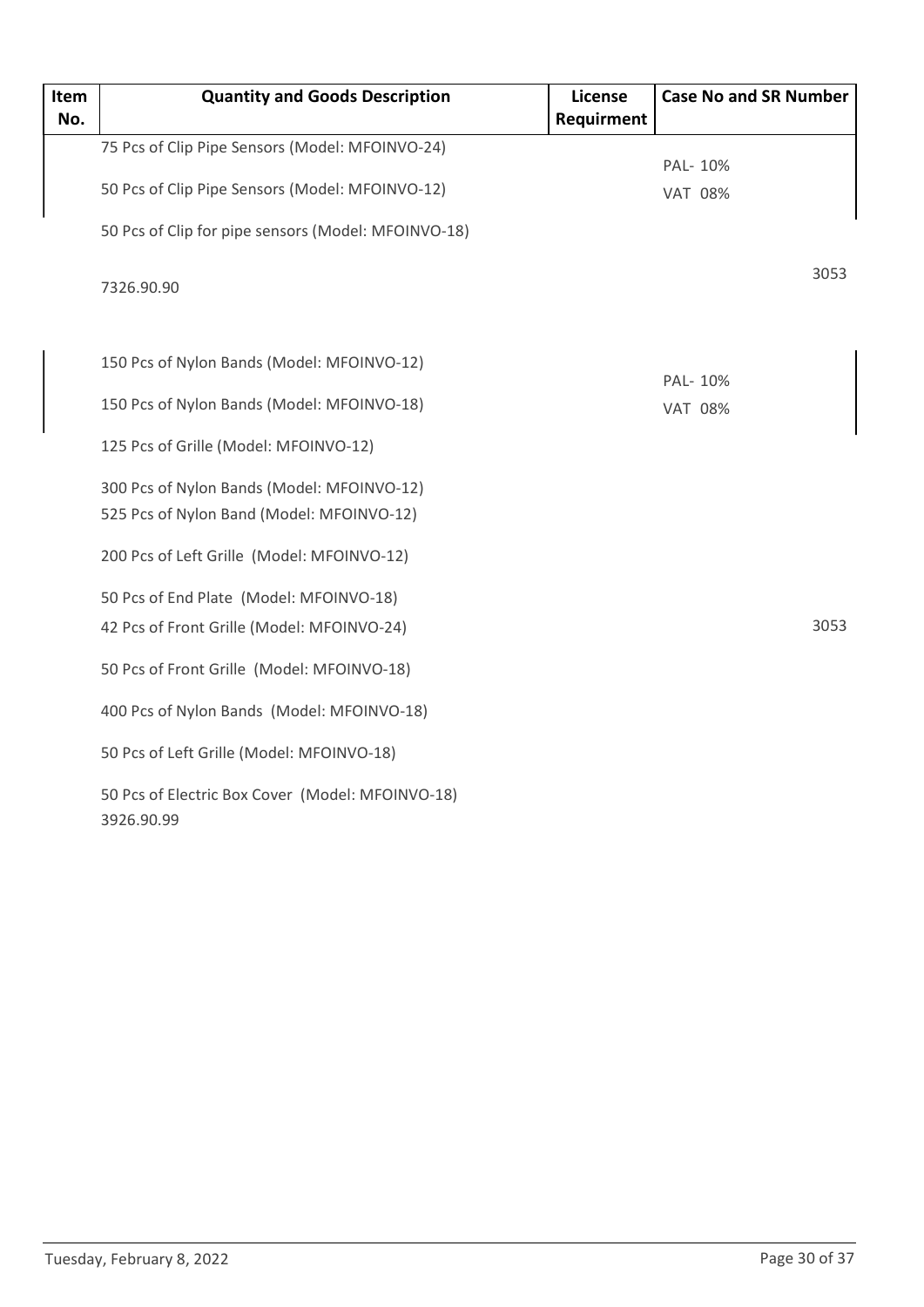| Item<br>No. | <b>Quantity and Goods Description</b>                            | License<br>Requirment | <b>Case No and SR Number</b> |  |
|-------------|------------------------------------------------------------------|-----------------------|------------------------------|--|
|             | 50 Pcs of Outdoor Electiric Boards (Model: MFOINVO-12)           |                       |                              |  |
|             | 50 Pcs of Outdoor Electiric Boards (Model: MFOINVO-18)           |                       | PAL 05%<br><b>VAT 08%</b>    |  |
|             | 1 Pc of Front Panel                                              |                       |                              |  |
|             | 1 Pc of Base                                                     |                       |                              |  |
|             | 75 Pcs of Compressor Power Supply Wiring (Model: MFOINVO-<br>12) |                       |                              |  |
|             | 75 Pcs of Sensor Holder (Model: MFOINVO-12)                      |                       |                              |  |
|             | 225 Pcs of Temperature Sensors (Model: MFOINVO-12)               |                       |                              |  |
|             | 75 Pcs of Wire (Model: MFOINVO-12)                               |                       |                              |  |
|             | 75 Pcs of Earthing Wiring (Model: MFOINVO-12)                    |                       |                              |  |
|             | 75 Pcs of Inductor (Model: MFOINVO-12)                           |                       | 3053                         |  |
|             | 75 Pcs of Damping Colloid (Model: MFOINVO-12)                    |                       |                              |  |
|             | 75 Pcs of Pipe Filters (Model: MFOINVO-12)                       |                       |                              |  |
|             | 50 Pcs of Inductor (Model: MFOINVO-12)                           |                       |                              |  |
|             | 100 Pcs of Damping Colloid (Model: MFOINVO-12)<br>8415.90.90     |                       |                              |  |
|             | 72 Pcs of 4 Way Valve Assembly (Model: MFOINVO-24)               |                       |                              |  |
|             | 3 Pcs of 4-Way Valve Assembly (Model: MFOINVO-12)                |                       | PAL- 10%<br><b>VAT 08%</b>   |  |
|             | 50 Pcs of Exhaust Pipe (Model: MFOINVO-12)                       |                       |                              |  |
|             | 50 Pcs of Inspiation Pipes (Model: MFOINVO-12)                   |                       |                              |  |
|             | 50 Pcs of Capillary (Model: MFOINVO-12)                          |                       |                              |  |
|             | 50 Pcs of Exhaust Pipe (Model: MFOINVO-18)                       |                       |                              |  |
|             | 50 Pcs of Inspiation Pipes (Model: MFOINVO-18)                   |                       |                              |  |
|             | 50 Pcs of Capillary (Model: MFOINVO-18)                          |                       |                              |  |
|             | 7411.29.00                                                       |                       | 3053                         |  |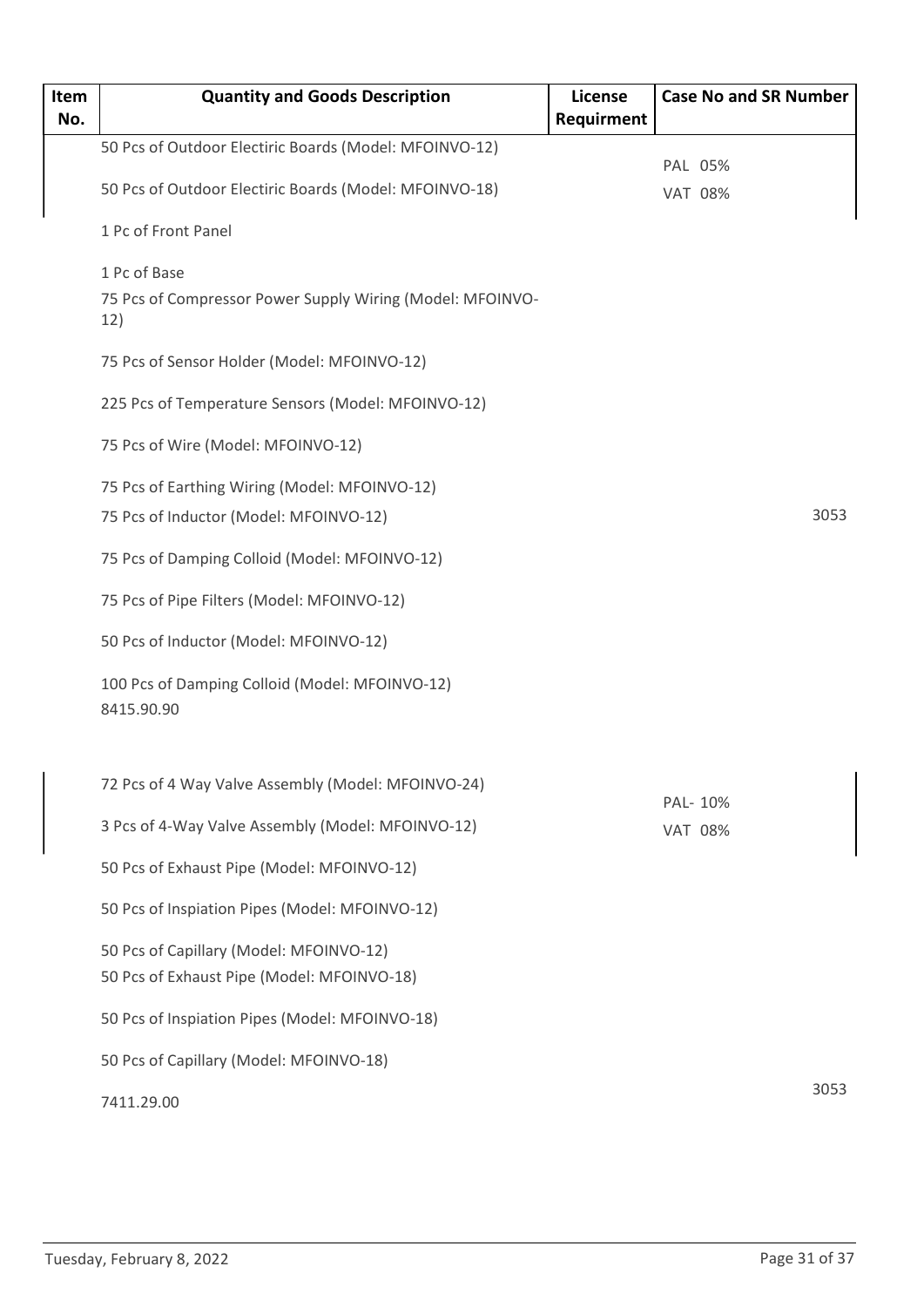| Item | <b>Quantity and Goods Description</b>                           | <b>License</b> |                           | <b>Case No and SR Number</b> |      |
|------|-----------------------------------------------------------------|----------------|---------------------------|------------------------------|------|
| No.  |                                                                 | Requirment     |                           |                              |      |
|      | 75 Pcs of Electronic Valve (Model: MFOINVO-12)                  |                | PAL 7.5%                  |                              |      |
|      | 125 Pcs of Two-way Valve (Model: MFOINVO-12)                    |                |                           |                              |      |
|      | 125 Pcs of Three-way Valve (Model: MFOINVO-12)                  |                |                           |                              |      |
|      | 50 Pcs of Two-way Valve (Model: MFOINVO-18)                     |                |                           |                              |      |
|      | 50 Pcs of Three-way VAlve (Model: MFOINVO-18)                   |                |                           |                              |      |
|      | 8481.80.90                                                      |                |                           |                              | 3053 |
|      | 250 Pcs of Fixed Cards (Model: MFOINVO-12)                      |                |                           |                              |      |
|      | 100 Pcs of Fixed Cards (Model: MFOINVO-18)                      |                | PAL- 10%                  |                              |      |
|      |                                                                 |                | <b>VAT 08%</b>            |                              | 3053 |
|      | 4823.90.90                                                      |                |                           |                              |      |
|      | 100 Pcs of Sound Proof Cotton (Model: MFOINVO-18)               |                |                           |                              |      |
|      | 150 Pcs of Sound Proof Cotton (Model: MFOINVO-24)               |                | PAL-10%                   |                              |      |
|      | 100 Pcs of Sound Proof Cotton (Model: MFOINVO-12)               |                | <b>VAT 08%</b>            |                              |      |
|      |                                                                 |                |                           |                              | 3053 |
|      | 5601.21.00                                                      |                |                           |                              |      |
|      | 50 Pcs of Stickers (Model: MFOINVO-12)                          |                |                           |                              |      |
|      | 50 Pcs of Rating Labels (Model: MFOINVO-12)                     |                | PAL-10%<br><b>VAT 08%</b> |                              |      |
|      | 50 Pcs of Outdoor Wiring Diagram Lables (Model: MFOINVO-<br>12) |                |                           |                              |      |
|      | 50 Pcs of Stickers (Model: MFOINVO-18)                          |                |                           |                              |      |
|      | 50 Pcs of Rating Labels (Model: MFOINVO-18)                     |                |                           |                              |      |
|      | 50 Pcs of Outdoor Wiring Diagram Lables (Model: MFOINVO-<br>18) |                |                           |                              |      |
|      | 3919.90.90                                                      |                |                           |                              | 3053 |
|      | 50 Pcs of Weight Rubber (Model: MFOINVO-12)                     |                |                           |                              |      |
|      | 150 Pcs of Weight Rubber (Model: MFOINVO-18)                    |                | PAL-10%<br><b>VAT 08%</b> |                              |      |
|      |                                                                 |                |                           |                              |      |
|      | 4016.99.90                                                      |                |                           |                              | 3053 |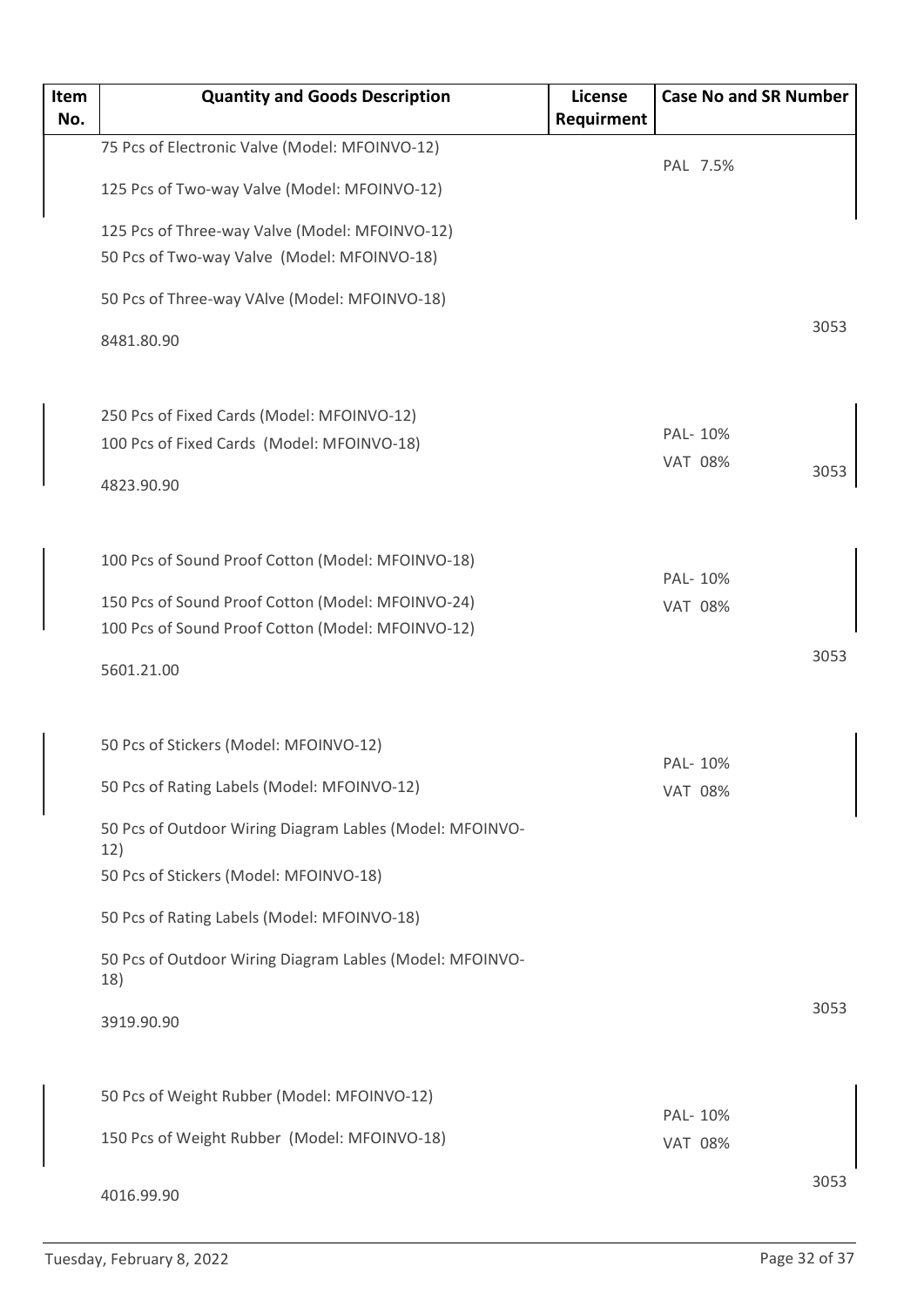| Item<br>No. | <b>Quantity and Goods Description</b>                           | <b>License</b><br>Requirment | <b>Case No and SR Number</b> |      |
|-------------|-----------------------------------------------------------------|------------------------------|------------------------------|------|
|             |                                                                 |                              |                              |      |
|             | 100 Pcs of Temperature Sensor (Model: MFOINVO-12)               |                              | PAL 05%                      |      |
|             | 50 Pcs of Compressor Power Supply Wirin (Model: MFOINVO-<br>12) |                              | <b>VAT 08%</b>               |      |
|             | 50 Pcs of Sensor Holder (Model: MFOINVO-12)                     |                              |                              |      |
|             | 50 Pcs of Earth Wirin (Model: MFOINVO-12)                       |                              |                              |      |
|             | 50 Pcs of Pipe Filter (Model: MFOINVO-12)                       |                              |                              |      |
|             | 50 Pcs of Electrical Box Cover (Model: MFOINVO-12)              |                              |                              |      |
|             | 75 Pcs of Out Door Electric Board (Model: MFOINVO-24)           |                              |                              |      |
|             | 100 Pcs of Damping Colloid (Model: MFOINVO-18)                  |                              |                              |      |
|             | 50 Pcs of Inductor (Model: MFOINVO-18)                          |                              |                              |      |
|             | 100 Pcs of Temperature Sensor (Model: MFOINVO-18)               |                              |                              |      |
|             | 50 Pcs of Compressor Power Supply Wirin (Model: MFOINVO-<br>18) |                              |                              | 3053 |
|             | 50 Pcs of Sensor Holder (Model: MFOINVO-18)                     |                              |                              |      |
|             | 50 Pcs of Earth Wirin (Model: MFOINVO-18)<br>8415.90.90         |                              |                              |      |
|             | 150 Pcs of Lock Ups (Model: MFOINVO-18)                         |                              |                              |      |
|             | 50 Pcs of Fan Lockup Nuts (Model: MFOINVO-18)                   |                              | PAL- 10%<br><b>VAT 08%</b>   |      |
|             | 200 Pcs of Bolt (Model: MFOINVO-18)                             |                              |                              |      |
|             | 2250 Pcs of Screws (Model: MFOINVO-18)                          |                              |                              |      |
|             | 7318.15.00                                                      |                              |                              | 3053 |
| 60          |                                                                 |                              | R/524/2021/CRTF              |      |

(RTF/SAL/46/2021)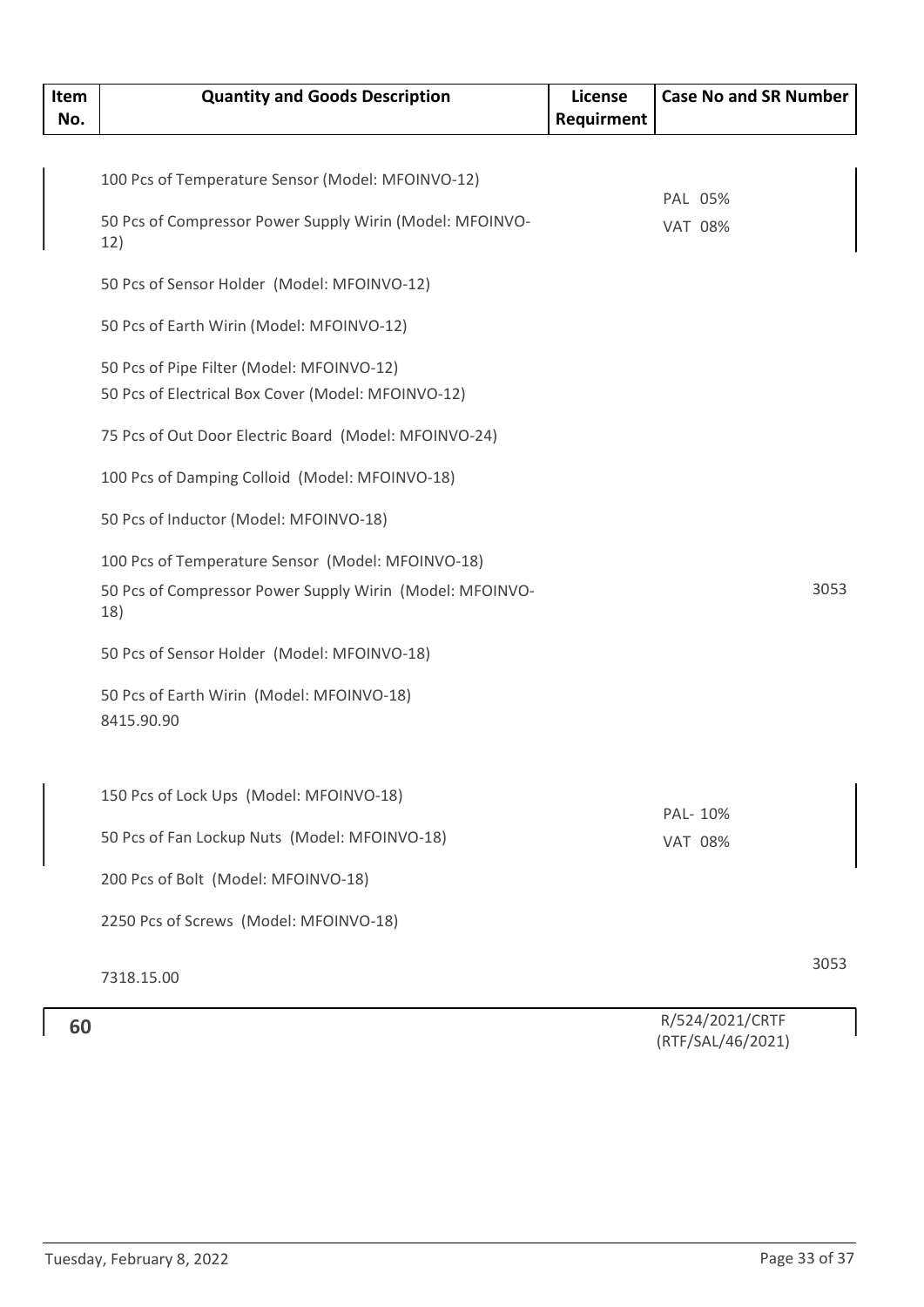| Item<br>No. | <b>Quantity and Goods Description</b>        | License<br>Requirment | <b>Case No and SR Number</b> |  |
|-------------|----------------------------------------------|-----------------------|------------------------------|--|
|             | 945 Pcs of Gents T-Shirts withot Collar      |                       | R/524/2021- Mobile 01        |  |
|             |                                              |                       | <b>VAT 08%</b>               |  |
|             | 55 Pcs of Kids T-Shirts without Short        |                       |                              |  |
|             | 975 Pcs of Kids T-Shirts without Collar      |                       |                              |  |
|             | 565 Pcs of Kids/ Boys without Collar         |                       | 3069                         |  |
|             | 6109.90.00                                   |                       |                              |  |
|             |                                              |                       |                              |  |
|             | 430 Pcs of Gents Casual Shirts               |                       |                              |  |
|             |                                              |                       | <b>VAT 08%</b>               |  |
|             | 6205.90.90                                   |                       | 3069                         |  |
|             |                                              |                       |                              |  |
|             |                                              |                       |                              |  |
|             | 65 Pcs of Girls Leggings                     |                       |                              |  |
|             |                                              |                       | <b>VAT 08%</b>               |  |
|             | 6104.69.00                                   |                       | 3069                         |  |
|             |                                              |                       |                              |  |
|             | 175 Pcs of Kids Tops with Bottom             |                       |                              |  |
|             | 490 Pcs of Ladies Blouses                    |                       | <b>VAT 08%</b>               |  |
|             | 145 Pcs of Ladies Casual Tops without Collar |                       | 3069                         |  |
|             | 6206.90.90                                   |                       |                              |  |
|             |                                              |                       |                              |  |
|             |                                              |                       |                              |  |
|             | 65 Pcs of Kids Trousers                      |                       | <b>VAT 08%</b>               |  |
|             |                                              |                       | 3069                         |  |
|             | 6204.69.90                                   |                       |                              |  |
|             |                                              |                       |                              |  |
|             | 130 Pairs of Kids/ Boys Sandals              |                       |                              |  |
|             | 455 Pairs of Ladies Sadals                   |                       | <b>VAT 08%</b>               |  |
|             |                                              |                       | 3069                         |  |
|             | 6402.99.00                                   |                       |                              |  |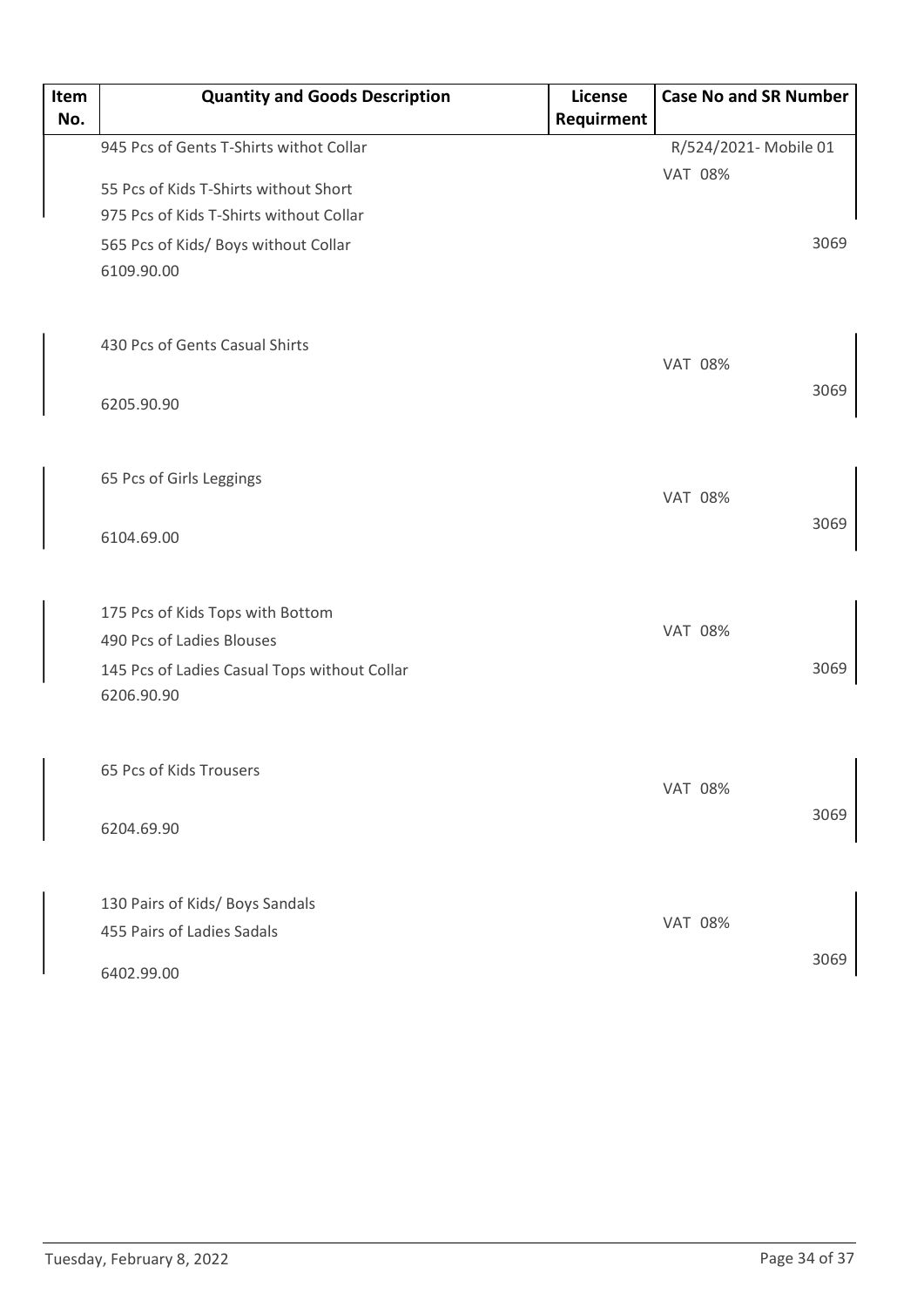| Item<br>No. | <b>Quantity and Goods Description</b>                                           | License<br>Requirment | <b>Case No and SR Number</b>    |      |
|-------------|---------------------------------------------------------------------------------|-----------------------|---------------------------------|------|
|             | 310 Pcs of Kids/Girls Frocks                                                    |                       |                                 |      |
|             | 80 Pcs of Kids/ Girls Salwar                                                    |                       | <b>VAT 08%</b>                  |      |
|             | 20 Pcs of Kids/ Girls Skirts & Blouses                                          |                       |                                 | 3069 |
|             | 115 Pcs of Kids/ Girls Top with Leggings                                        |                       |                                 |      |
|             | 180 Pcs of Ladies Salwar Kits<br>6204.49.90                                     |                       |                                 |      |
| 61          |                                                                                 |                       | CRTF/0831/2021                  |      |
|             | HDMI Wireless Transmission System (07 units)                                    | <b>TRC</b>            | RCT-RTF SR R/420/2021           |      |
|             | 8517.62.90                                                                      |                       |                                 | 3078 |
|             | <b>SLFFA T2 Warehouse</b>                                                       |                       |                                 |      |
| 62          |                                                                                 |                       | ACT/2020/00001/CCR/00419        |      |
|             | 3600 Pairs of Baby Shoes (China)                                                |                       | T2/SR/01/2020<br><b>VAT 08%</b> |      |
|             | 6404.19.00                                                                      |                       |                                 | 2569 |
|             | <b>SPO - Katunayake</b>                                                         |                       |                                 |      |
| 63          |                                                                                 |                       | PREV/FPO/5237/2015/CCR/10428    |      |
|             | 145 Pcs of Inner Soles                                                          |                       | <b>VAT 08%</b>                  |      |
|             | 6406.90.99                                                                      |                       | PAL-10%                         | 2467 |
|             | <b>Sub Preventive Office Biyagama</b>                                           |                       |                                 |      |
| 64          |                                                                                 |                       | BCD/2020/009/CCR/602            |      |
|             | 1810 Kg of Polished Granite Slabs<br>Country of Origin: Sri Lanka<br>6802.23.00 |                       | <b>VAT 08%</b><br>PAL-10%       | 2597 |
|             | <b>Transco - Wattala</b>                                                        |                       |                                 |      |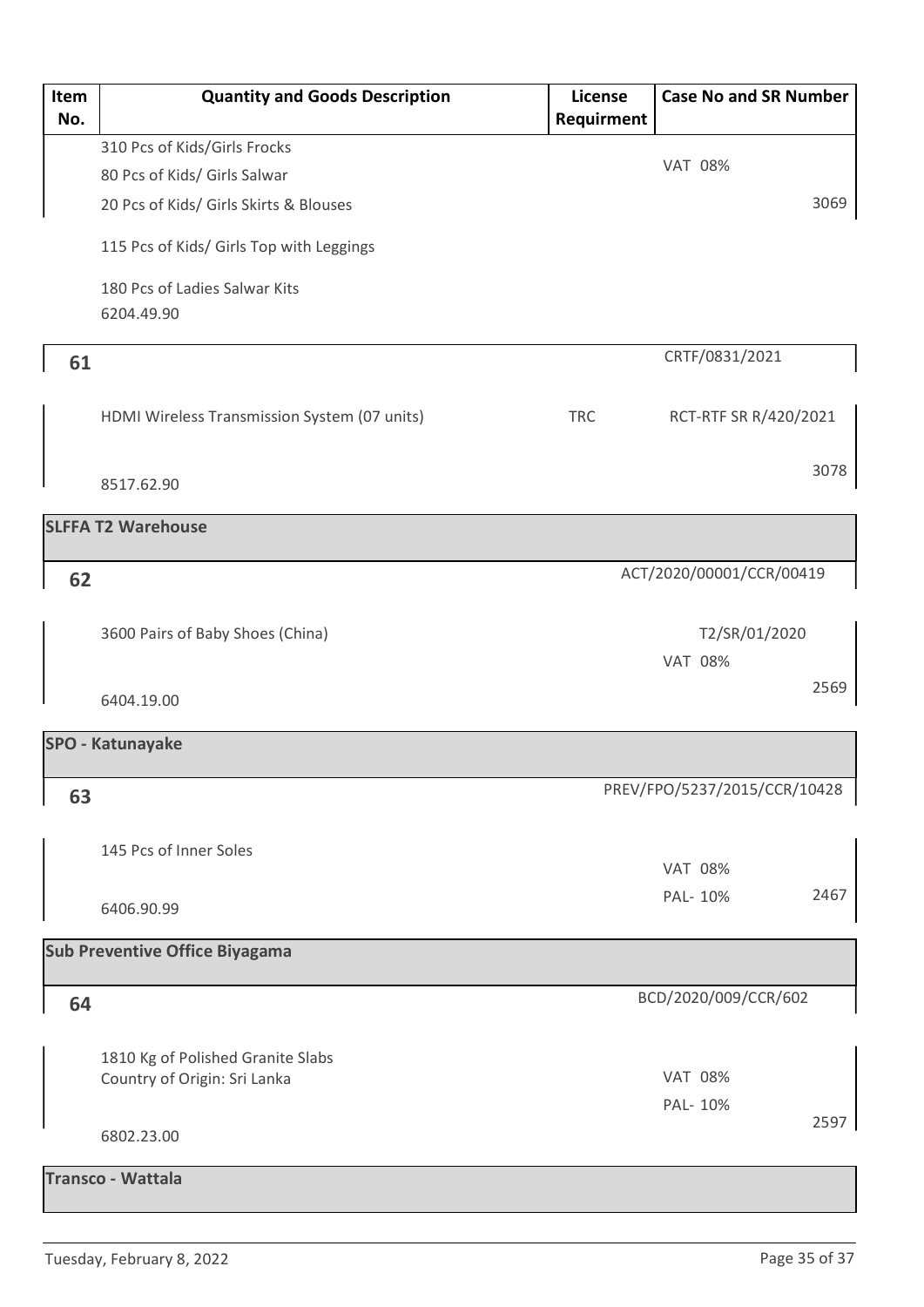| Item<br>No. | <b>Quantity and Goods Description</b>       | License<br>Requirment | <b>Case No and SR Number</b>  |      |
|-------------|---------------------------------------------|-----------------------|-------------------------------|------|
| 65          |                                             |                       | CINT/RMU/2019/00041/CCR/00824 |      |
|             | 1792 Pairs of Mens Shoes<br>6402.99.00      |                       | <b>VAT 08%</b>                | 2707 |
|             | 1235 Men's Shoes Large<br>6402.99.00        |                       | <b>VAT 08%</b>                | 2707 |
|             | 126 Pairs of Ladies Sandals<br>6402.20.00   |                       | <b>VAT 08%</b>                | 2707 |
|             | 1403 Pairs of Small Shoes<br>6402.99.00     |                       | <b>VAT 08%</b>                | 2707 |
|             | 780 Pairs of Baby shoes<br>6402.99.00       |                       | <b>VAT 08%</b>                | 2707 |
|             | 6763 Pairs of Small Shoes<br>6402.99.00     |                       | <b>VAT 08%</b>                | 2707 |
|             | 664 Pcs of Brassieres<br>6208.99.00         |                       | <b>VAT 08%</b>                | 2707 |
|             | 216 Pcs of Brassieres (Large)<br>6208.99.00 |                       | <b>VAT 08%</b>                | 2707 |